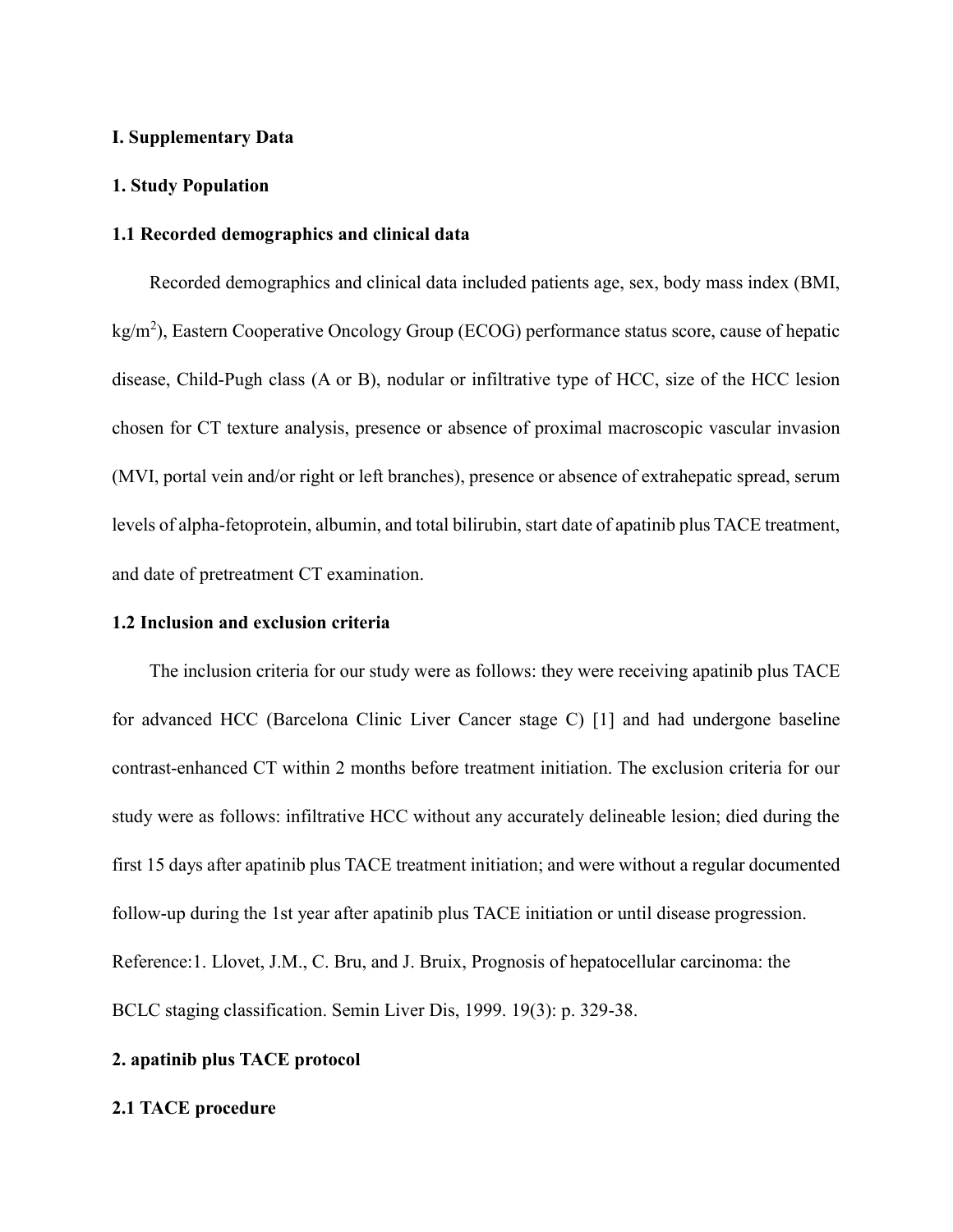TACE was performed by an interventional radiologist with at least 8 years of TACE experience. Initially, a tip of 3-French microcatheter (Progreat, Terumo, Tokyo, Japan) or 5-French catheter (Cook, Bloomington, Indiana, USA) was advanced into the tumor-feeding arteries. Then, 10-20 mL lipiodol (Lipiodol Ultrafluido, Guerbet, France) was mixed with 20-40 mg doxorubicin hydrochloride (Hisun Pharmaceutical Co. LTD, Zhejiang, China) to create an emulsion. Depending on the tumor size and liver function, 5-20 mL of the emulsion was injected into the tumor feeding arteries through the 5-French catheter or 3-French microcatheter. Lastly, gelatin sponge particles (300-700 um, Cook, USA) was used for embolization until the stasis of arteries flow was appeared. For patients with arterioportal shunt, polyvinyl alcohol particles (300-1000 um, Cook, USA) was used for occluding the shunt before infusion the emulsion of lipiodol and doxorubicin.

The TACE was repeated at least 40 days after the first treatment in patients with survival lesions according to the mRECIST [1], TACE was not repeated until liver failure or tumor progression of the target lesions was observed.

Reference :1. Lencioni, R. and J.M. Llovet, Modified RECIST (mRECIST) assessment for hepatocellular carcinoma. Semin Liver Dis, 2010. 30(1): p. 52-60.

## **2.2 Apatinib administration**

Upon agreeing to participate in the study, apatinib was orally taken at 3-5 days after each TACE procedure, and the initial dose was 500 mg/day. When the patients encountered grade 3-4 drug-related AEs according to the Common Terminology Criteria for Adverse Events version 4.0, the drug dose was adjusted to 250 mg/day or stopped for several days. After the adverse events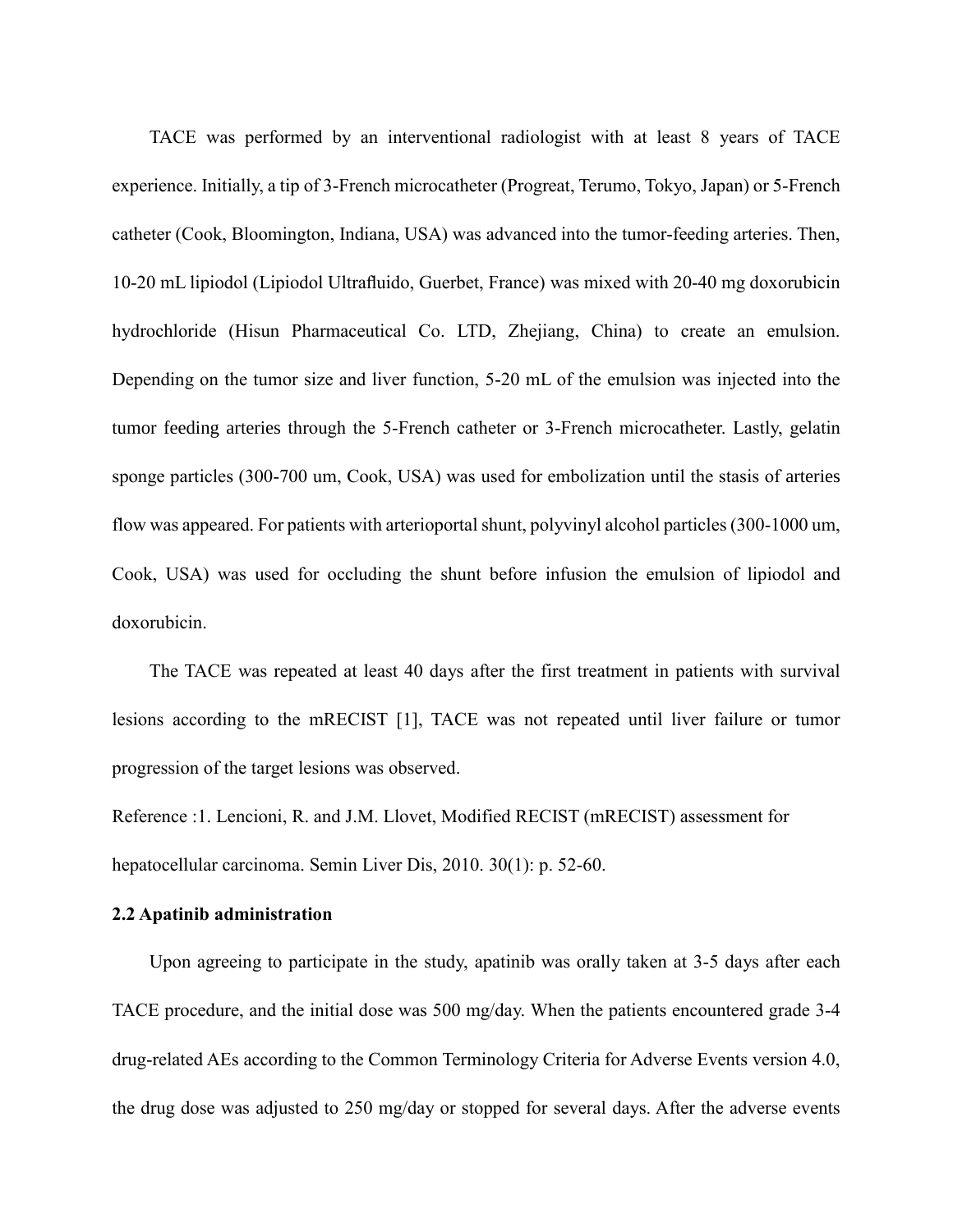were relieved, the patients were recommended to resume daily intake of 500 mg/day apatinib. Treatment continued until patient death, significant disease progression, drug intolerance, or withdrawal of consent from the study.

#### **3. Patient Follow-up**

All patients underwent clinical and radiologic follow-up according to institutions protocol. Radiological follow-up consisted of multiphase contrast-enhanced CT scans including at least arterial and portal-venous phases, scheduled every 3 months. Additional CT scan was performed in case of clinical suspicion of disease progression or acute complication. Any tumor progression described during follow-up was reviewed for validation at local regular multidisciplinary HCC meeting.

#### **4. The radiomics procedure**

#### **4.1 CT image acquisition and retrieving procedure**

All patients underwent contrast-enhanced abdominal CT with a 64-slice spiral CT scanner (Somatom Sensation 64, Siemens Healthineers Ltd., Forcheim, Germany). The CT scan parameters were as follows: 120 kV, CARE Dose 4D, 200 effective mAs, beam collimation of 64 x 0.6 mm, a matrix of 512 x 512, a pitch of 0.8, and a gantry rotation time of 0.5 s. After nonenhanced CT scanning, a dynamic contrast-enhanced CT scan was performed after intravenous administration of 80-100 mL nonionic contrast material (Iopamidol, 370 mg I/mL, Bracco) using power injection at a rate of 3.5 mL/second followed by saline flush (20 mL).Arterial-phase and vein-phase images were obtained at 25 and 60 seconds, respectively. The slice thickness of the reconstructed image was 5.0 mm, and the kernel was B30f. The arterial phase and the portal venous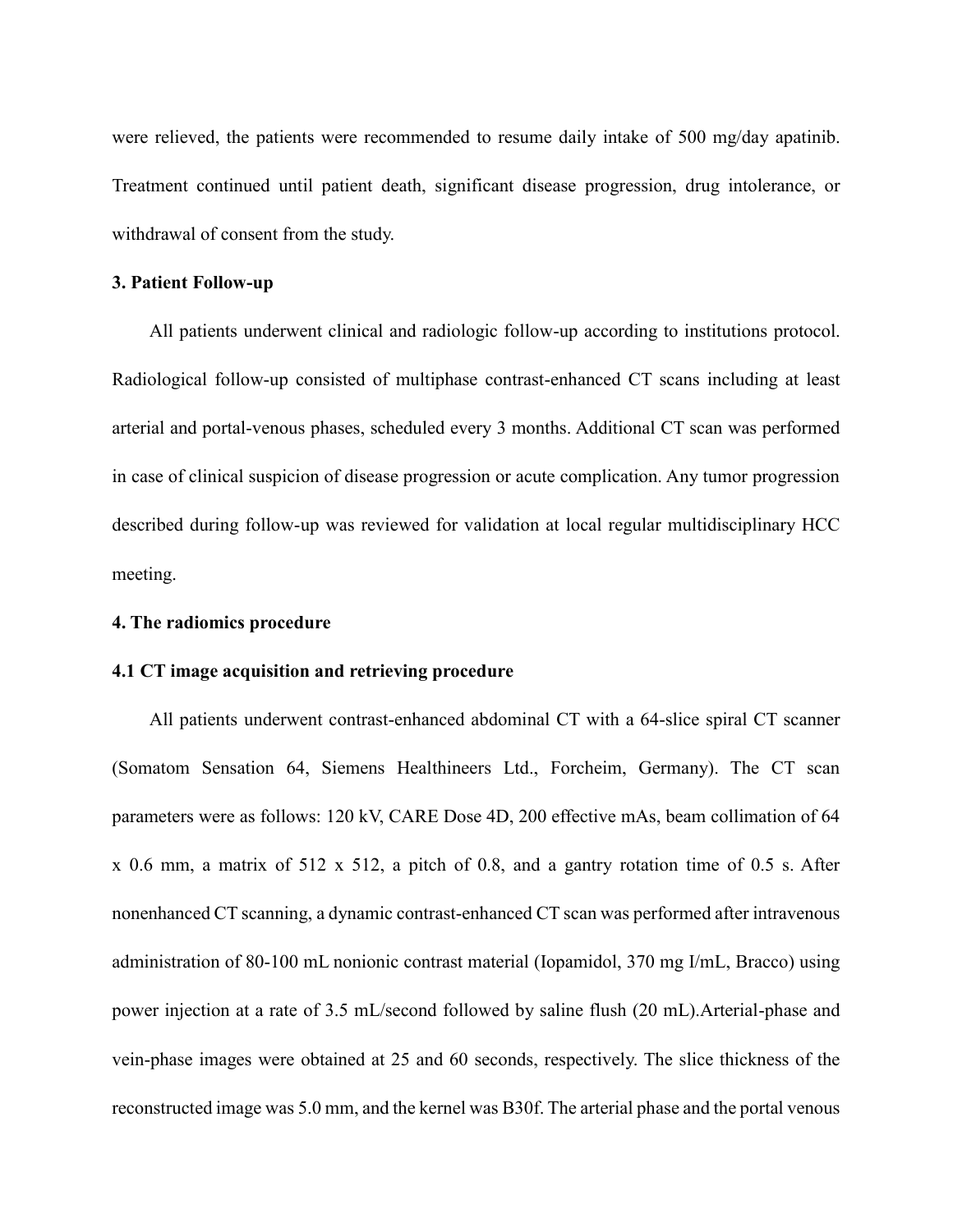phase CT images (thickness: 5mm) were retrieved from the picture archiving and communication system (PACS) (Carestream, Canada) for image feature extraction.

## **4.2 Texture analysis methodology**

Texture analysis was applied to the CT images using in-house texture analysis software(Analysis Kit, version 3.1.5.R, GE Healthcare). A region of interest (ROI) was delineated initially around the tumor outline for the 3D ROI area. In total, 396 imaging texture features from the category of histogram, the Grey level co-occurrence matrix (GLCM), the gray level size zone matrix (GLSZM), the gray level Run-length matrix (RLM), and Shape and size based features were finally extracted from one single image **Table S1.**

| Feature classes |     | No. of features 3 representative features         |
|-----------------|-----|---------------------------------------------------|
| Histogram       | 42  | FrequencySize, MaxIntensity, MeanValue,           |
| <b>GLCM</b>     | 144 | ClusterProminence, ClusterShade, Correlation,     |
| <b>GLSZM</b>    | 11  | SizeZoneVariability, HighIntensityEmphasis,       |
|                 |     | Intensity Variability,                            |
| <b>RLM</b>      | 180 | GreyLevelNonuniformity, HighGreyLevelRunEmphasis, |
|                 |     | LongRunEmphasis,                                  |
| Formfactor      | 9   | Compactness1, Maximum3DDiameter, Sphericity,      |
| Haralick        | 10  | HaraEntroy, contrast, differenceEntropy,          |
| Total           | 396 |                                                   |

**Table S1:Summary of radiomic features used in this study**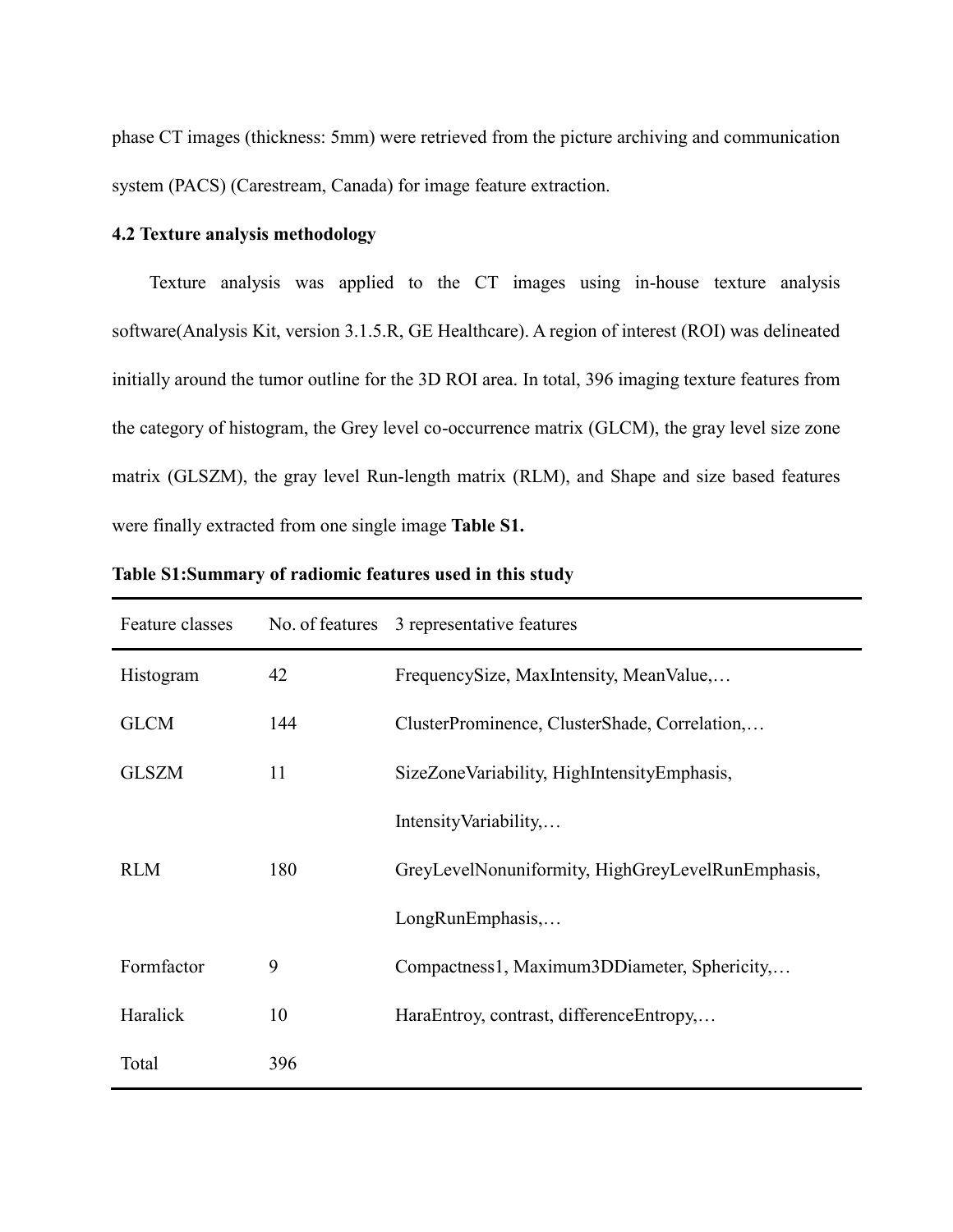GLCM= the Grey level co-occurrence matrix, GLSZM =the gray level size zone matrix, RLM= the gray level Run-length matrix

## ⑴ **The Grey level co-occurrence matrix (GLCM)**

 $P$  (i,  $j | \theta, d$ ) represents the joint probability of certain sets of pixels having certain greylevel values. It calculates how many times a pixel with grey-level **i** occurs jointly with another pixel having a grey value **j**. By varying the displacement vector **d** between each pair of pixels.

The rotation angle of an offset:  $0^\circ$ ,45 $^\circ$ ,90 $^\circ$ ,135 $^\circ$  and displacement vectors (distance to the neighbor pixel: 1, 2, 3 ...), different co-occurrence distributions from the same image of reference. GLCM of an image is computed using displacement vector d defined by its radius, (distance or count to the next adjacent neighbor preferably is equal to one) and rotational angles.

### **1) Energy of GLCM**

Formula

$$
\sum_{i,j} g(i,j)^2
$$

\*g is a GLCM, Where i,j are the spatial coordinates of  $g(i,j)$ .

This feature Returns the sum of squared elements in the GLCM. Range = [0 1].Energy is 1 for a constant image. Is high when image has very good homogeneity or when pixels are very similar The Property Energy is also known as uniformity, uniformity of energy, and angular second moment.

In AK Software we have 18 parameters related to the GLCM Energy :

GLCMEnergy\_AllDirection\_offset1, GLCMEnergy\_AllDirection\_offset1\_SD,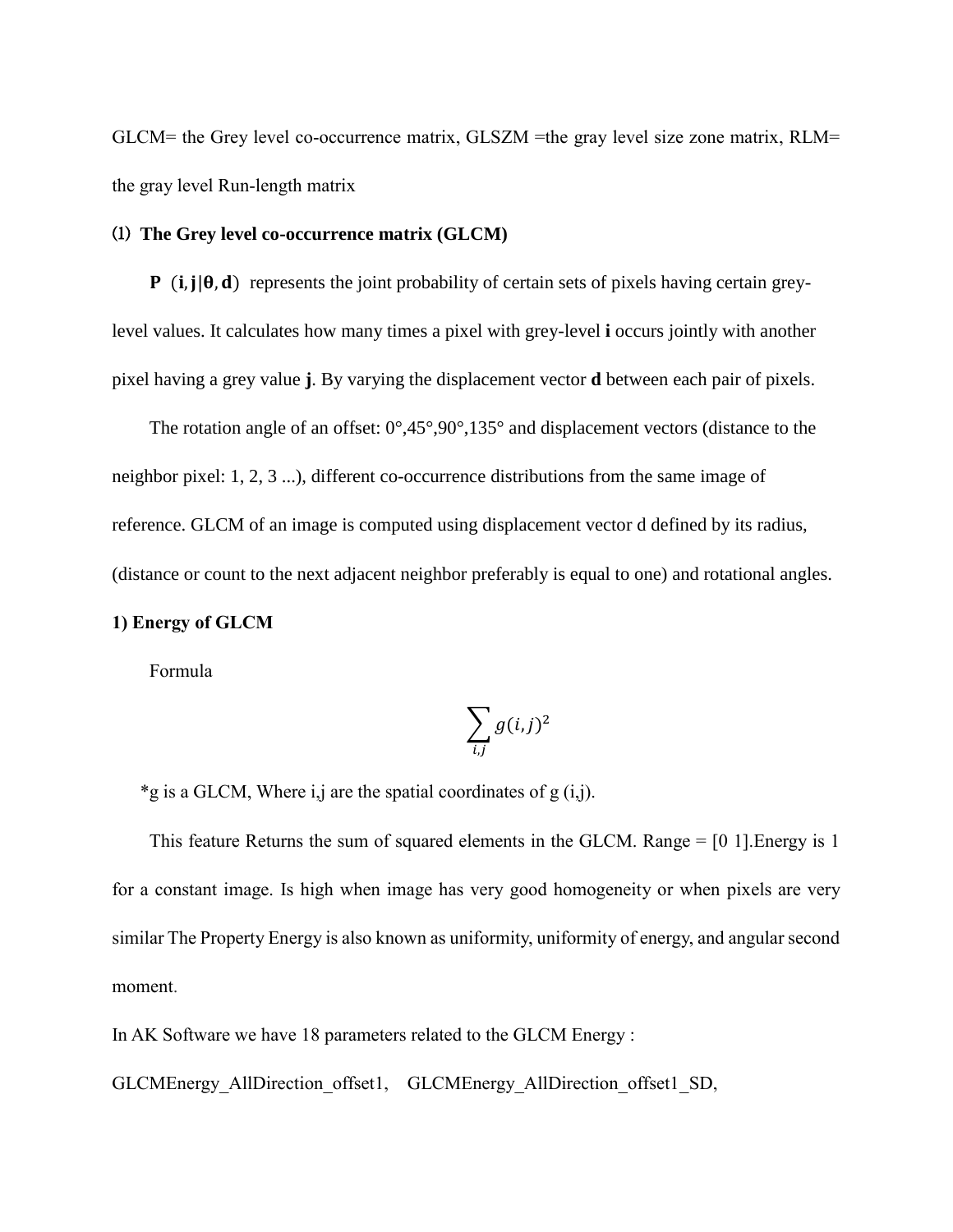GLCMEnergy angle0 offset1, GLCMEnergy angle45 offset1,

GLCMEnergy\_angle90\_offset1, GLCMEnergy\_angle135\_offset1,

GLCMEnergy\_AllDirection\_offset4, GLCMEnergy\_angle0\_offset4,

GLCMEnergy\_angle45\_offset4, GLCMEnergy\_angle90\_offset4,

GLCMEnergy\_angle135\_offset4, GLCMEnergy\_AllDirection\_offset4\_SD,

GLCMEnergy\_AllDirection\_offset7, GLCMEnergy\_angle0\_offset7,

GLCMEnergy\_angle45\_offset7, GLCMEnergy\_angle90\_offset7,

GLCMEnergy\_angle135\_offset7, GLCMEnergy\_AllDirection\_offset7\_SD

### **2) Entropy of GLCM**

Formula

$$
-\sum_{i,j} g(i,j)\log_2 g(i,j)
$$

Entropy is a measure of randomness of intensity image.

Entropy shows the amount of information of the image that is needed for the image compression. Entropy measures the loss of information or message in a transmitted signal and also measures the image information.

In AK Software we have the 18 parameters related to the GLCM Entropy

GLCMEntropy\_AllDirection\_offset1, GLCMEntropy\_AllDirection\_offset1\_SD,

GLCMEntropy\_angle0\_offset1, GLCMEntropy\_angle45\_offset1,

GLCMEntropy\_angle90\_offset1, GLCMEntropy\_angle135\_offset1,

GLCMEntropy\_AllDirection\_offset4, GLCMEntropy\_AllDirection\_offset4\_SD,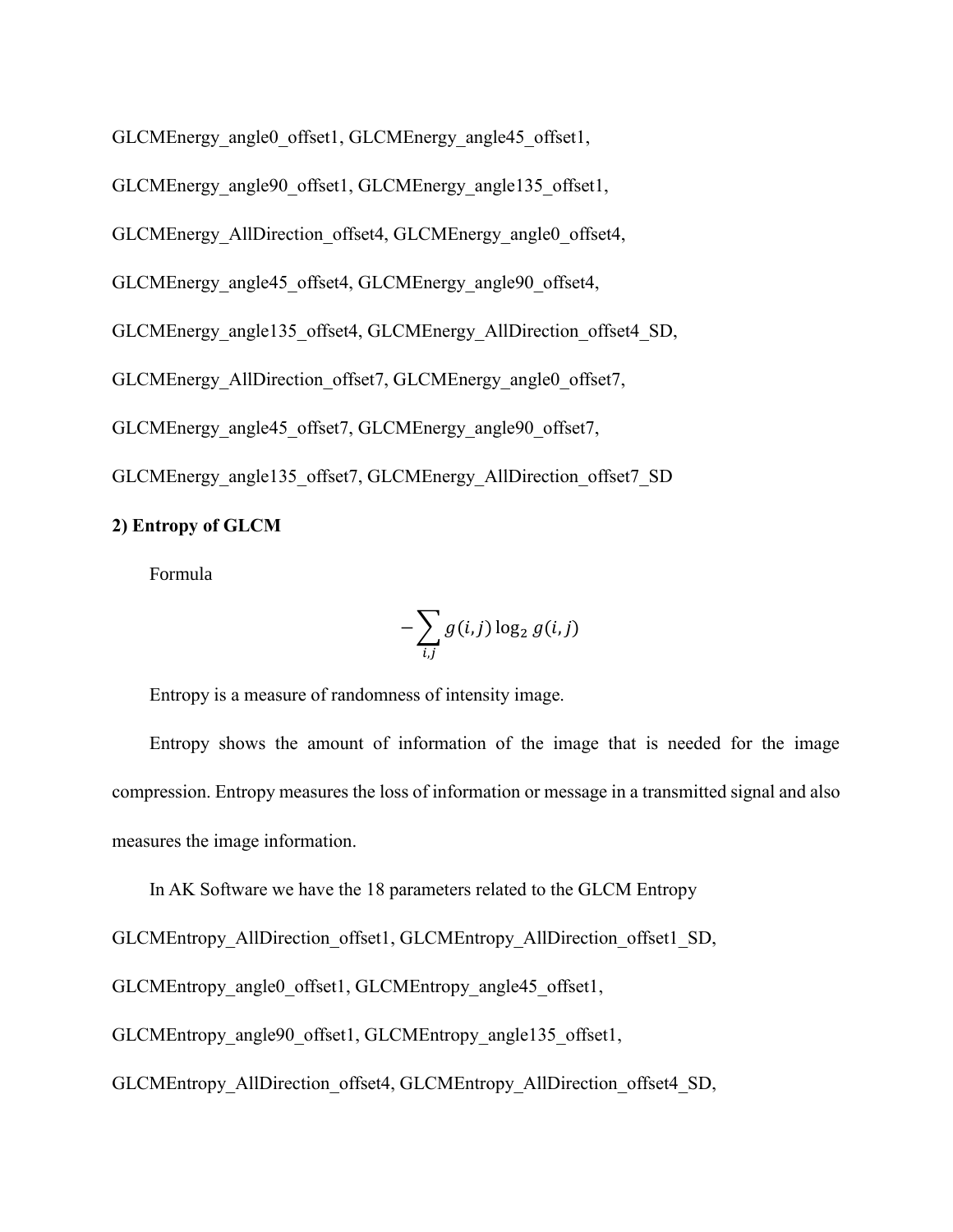GLCMEntropy\_angle0\_offset4, GLCMEntropy\_angle45\_offset4,

GLCMEntropy\_angle90\_offset4, GLCMEntropy\_angle135\_offset4,

GLCMEntropy\_AllDirection\_offset7, GLCMEntropy\_AllDirection\_offset7\_SD,

GLCMEntropy\_angle0\_offset7, GLCMEntropy\_angle45\_offset7,

GLCMEntropy\_angle90\_offset7, GLCMEntropy\_angle135\_offset7

### **3) Inertia of GLCM**

Formula

$$
\sum_{i,j}((i-j)^2g(i,j))
$$

It reflects the clarity of the image and texture groove depth. The contrast is proportional to the texture groove, high values of the groove produces more clarity, in contrast small values of the groove will result in small contrast and fuzzy image.

In AK Software we have the 18 parameters related to the Inertia.

Inertia AllDirection offset1, Inertia AllDirection offset1 SD,

Inertia angle0 offset1, Inertia angle45 offset1,

Inertia angle90 offset1, Inertia angle135 offset1,

Inertia AllDirection offset4, Inertia AllDirection offset4 SD,

Inertia angle0 offset4, Inertia angle45 offset4,

Inertia angle90 offset4, Inertia angle135 offset4,

Inertia AllDirection offset7, Inertia AllDirection offset7 SD,

Inertia angle0 offset7, Inertia angle45 offset7,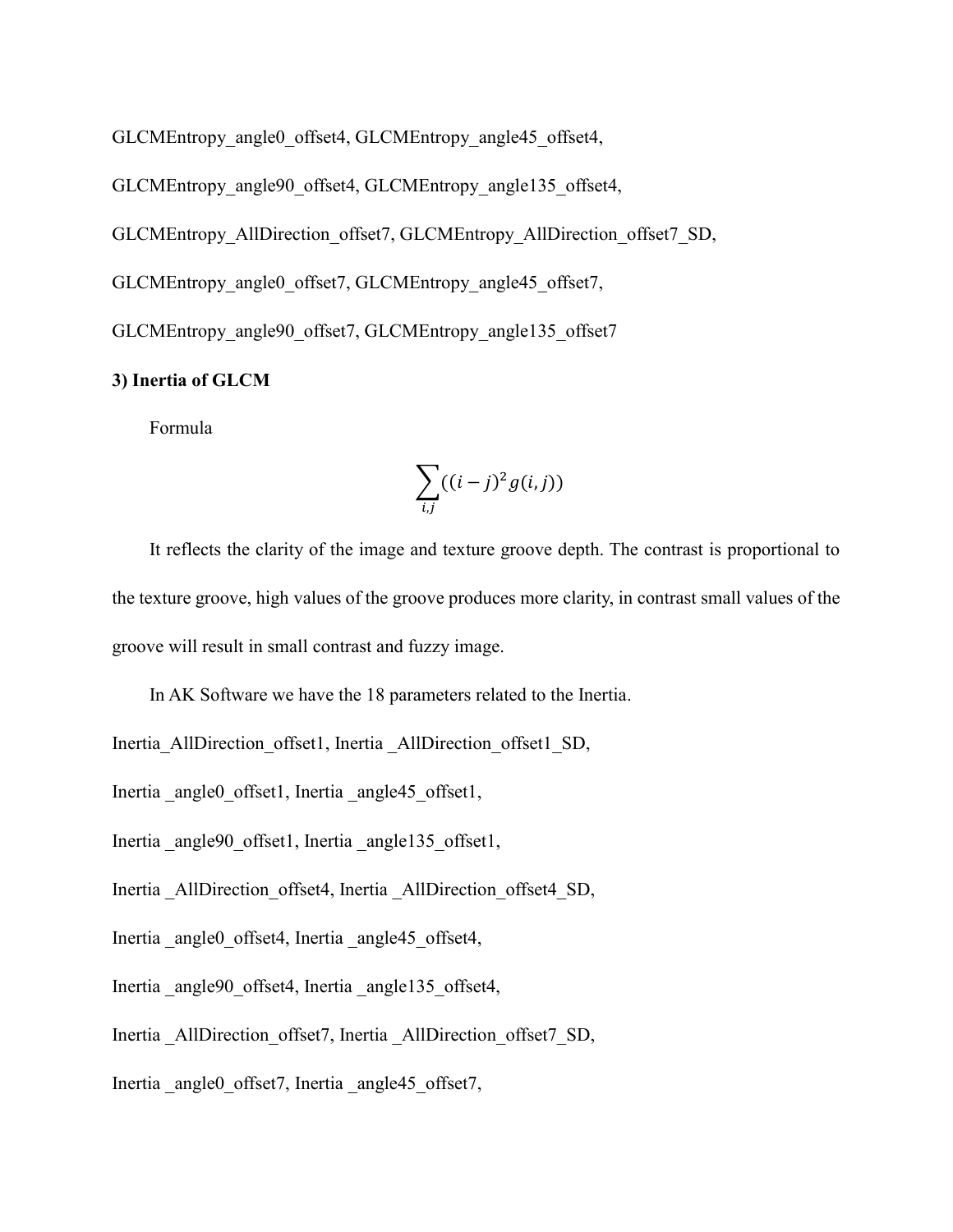Inertia angle90 offset7, Inertia angle135 offset7

### **4) Correlation**

Formula

$$
-\sum_{i,j}\frac{(i-\mu)(j-\mu)g(i,j)}{\sigma^2}
$$

 Image-based Correlation measures the similarity of the grey levels in neighboring pixels, tells how correlated a pixel is to its neighbor over the whole image. Range = [-1 1]. Correlation is 1 or -1 for a perfectly positively or negatively correlated image.

In AK Software we have the 18 parameters related to the Inertia.

Correlation\_AllDirection\_offset1, Correlation\_AllDirection\_offset1\_SD,

Correlation angle0 offset1, Correlation angle45 offset1,

Correlation angle90 offset1, Correlation angle135 offset1,

Correlation \_AllDirection\_offset4, Correlation \_AllDirection\_offset4\_SD,

Correlation angle0 offset4, Correlation angle45 offset4,

Correlation angle90 offset4, Correlation angle135 offset4,

Correlation \_AllDirection\_offset7, Correlation \_AllDirection\_offset7\_SD,

Correlation angle0 offset7, Correlation angle45 offset7,

Correlation angle90 offset7, Correlation angle135 offset7.

## **5) Inverse Difference Moment**

Formula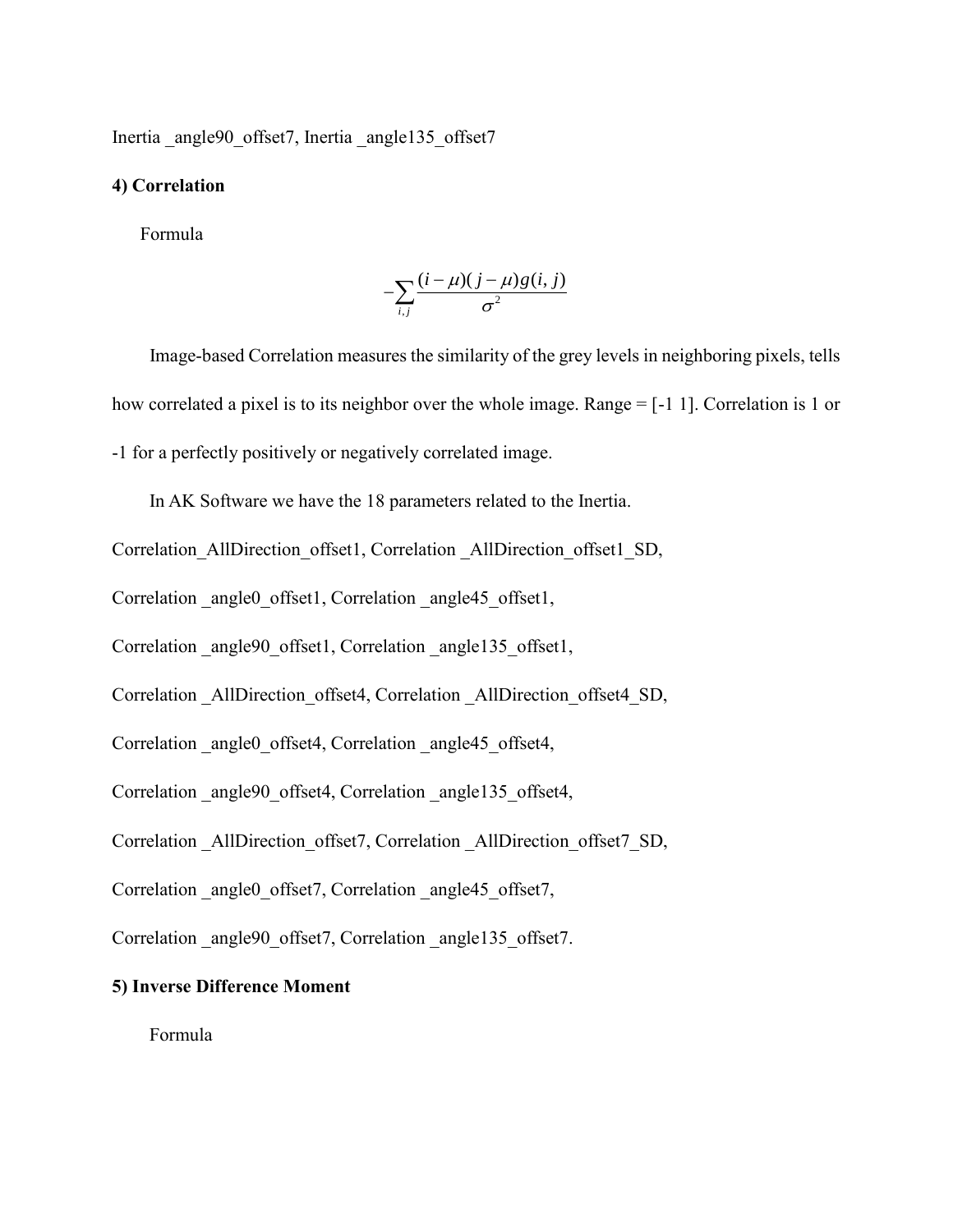$$
\sum_{i,j}\frac{1}{1+\left|(i-j)\right|^2}g(i,j)
$$

Inverse Difference Moment (IDM) is the local homogeneity. It is high when local gray level is uniform. IDM weight value is the inverse of the Contrast weight.

In AK Software we have the 18 parameters related to the Inertia.

InverseDifferenceMoment\_AllDirection\_offset1,

InverseDifferenceMoment\_AllDirection\_offset1\_SD

InverseDifferenceMoment\_AllDirection\_offset4,

InverseDifferenceMoment\_AllDirection\_offset4\_SD

InverseDifferenceMoment\_AllDirection\_offset7,

InverseDifferenceMoment\_AllDirection\_offset7\_SD

InverseDifferenceMoment\_angle0\_offset1, InverseDifferenceMoment\_angle0\_offset4 InverseDifferenceMoment\_angle0\_offset7, InverseDifferenceMoment\_angle135\_offset1 InverseDifferenceMoment\_angle135\_offset4, InverseDifferenceMoment\_angle135\_offset7 InverseDifferenceMoment\_angle45\_offset1, InverseDifferenceMoment\_angle45\_offset4 InverseDifferenceMoment\_angle45\_offset7, InverseDifferenceMoment\_angle90\_offset1 InverseDifferenceMoment\_angle90\_offset4, InverseDifferenceMoment\_angle90\_offset7

**6) Cluster Shade**

Formula

$$
\sum_{i,j} ((i - \mu) + (j - \mu))^3 g(i, j)
$$

Cluster Shade in clustered shading, we group similar view samples according to their position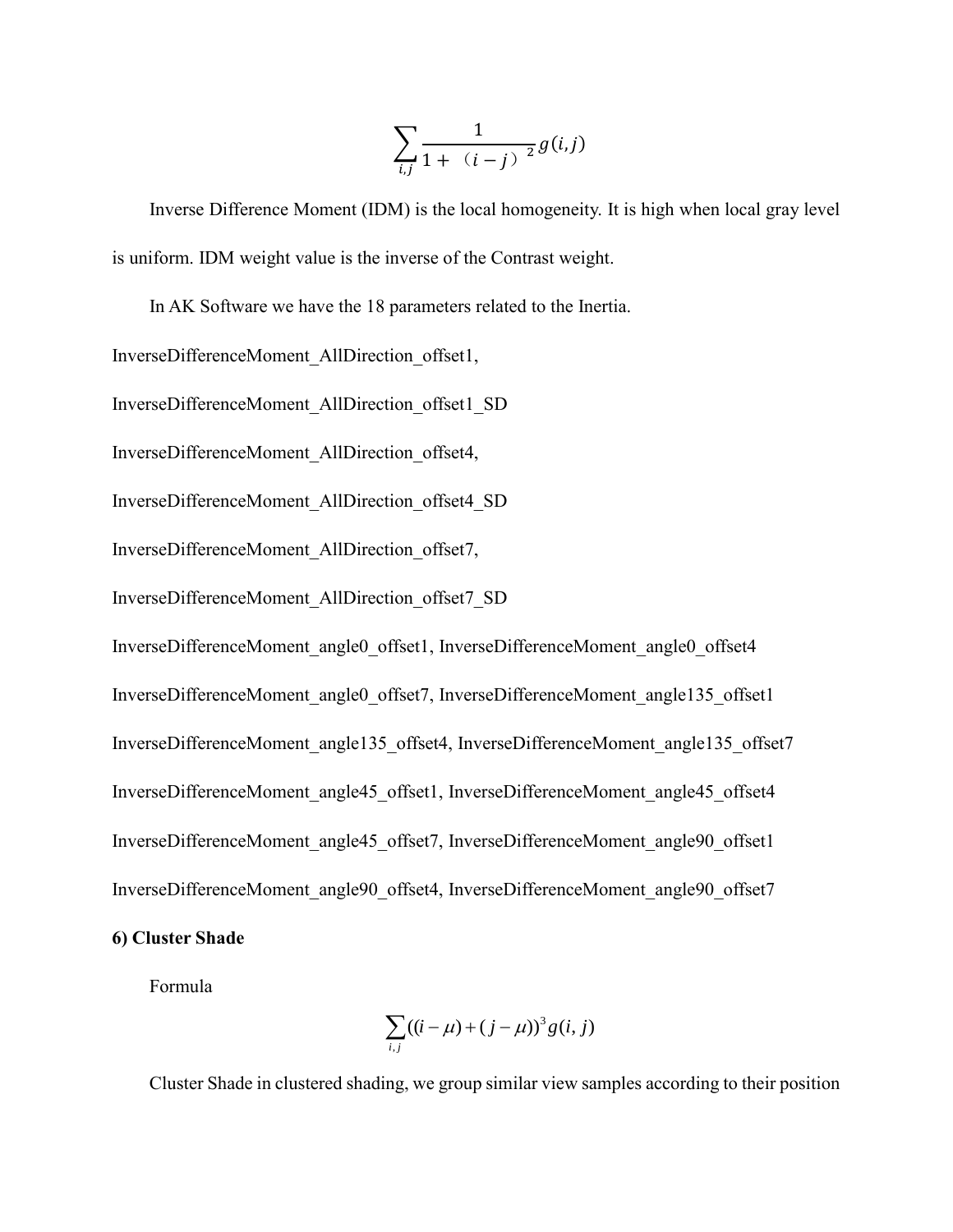and, optionally, normal into clusters. In AK Software, we have the 36 parameters related to Cluster analysis, first we describe the 18 related to Cluster Shade.

ClusterShade\_AllDirection\_offset1, ClusterShade\_AllDirection\_offset1\_SD,

ClusterShade\_angle0\_offset1, ClusterShade\_angle45\_offset1,

ClusterShade\_angle90\_offset1, ClusterShade\_angle135\_offset1,

ClusterShade\_AllDirection\_offset4, ClusterShade\_AllDirection\_offset4\_SD,

ClusterShade\_angle0\_offset4, ClusterShade\_angle45\_offset4,

ClusterShade\_angle90\_offset4, ClusterShade\_angle135\_offset4,

ClusterShade\_AllDirection\_offset7, ClusterShade\_AllDirection\_offset7\_SD,

ClusterShade\_angle0\_offset7, ClusterShade\_angle45\_offset7,

ClusterShade\_angle90\_offset7, ClusterShade\_angle135\_offset7

### **7) Cluster Prominence**

Formula

$$
\sum_{i,j} ((i - \mu) + (j - \mu))^{4} g(i, j)
$$

Cluster Prominence is a measure of asymmetry of a given distribution, high values of this feature indicate that the symmetry of the image is low, in medical imaging low values of cluster prominence represent a smaller peak for the image grey level value and usually the grey level difference between the forms is small.

ClusterProminence\_AllDirection\_offset1, ClusterProminence\_AllDirection\_offset1\_SD,

ClusterProminence angle0 offset1, ClusterProminence angle45 offset1,

ClusterProminence\_angle90\_offset1, ClusterProminence\_angle135\_offset1,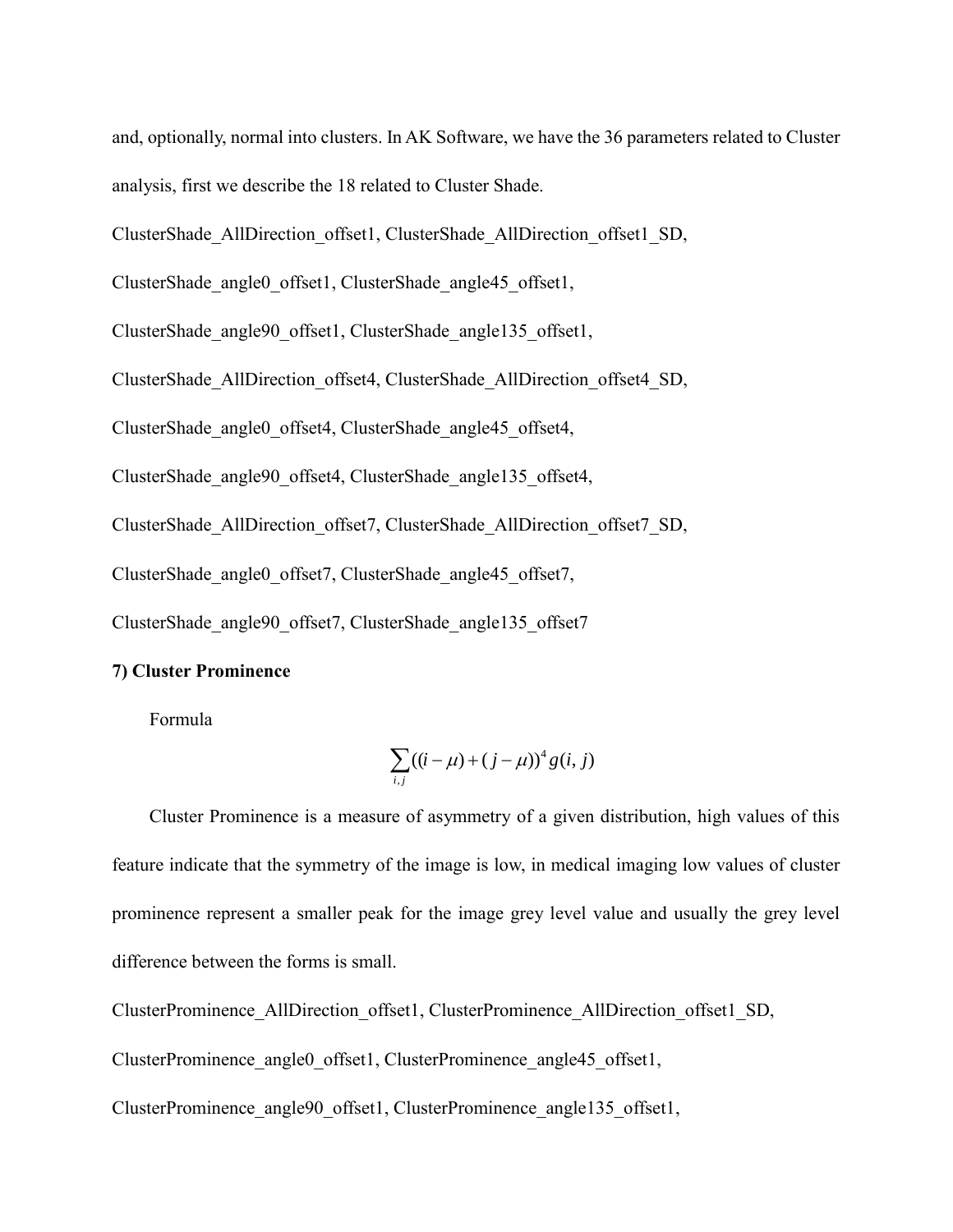ClusterProminence\_AllDirection\_offset4, ClusterProminence\_AllDirection\_offset4\_SD, ClusterProminence\_angle0\_offset4, ClusterProminence\_angle45\_offset4, ClusterProminence\_angle90\_offset4, ClusterProminence\_angle135\_offset4, ClusterProminence\_AllDirection\_offset7, ClusterProminence\_AllDirection\_offset7\_SD, ClusterProminence\_angle0\_offset7, ClusterProminence\_angle45\_offset7, ClusterProminence angle90 offset7, ClusterProminence angle135 offset7

## **8) Haralick Correlation**

Formula

$$
-\!\sum_{i,j}\!\frac{(i,j)\hskip.03cm g(i,j)\hskip.03cm-\hskip.03cm\mu^2_t}{\sigma^2_t}\!
$$

\* where  $\mu_t$  and  $\sigma_t$  are the mean and standard deviation of the row (or column, due to symmetry) sums.

HaralickCorrelation\_AllDirection\_offset1, HaralickCorrelation\_AllDirection\_offset1\_SD, HaralickCorrelation\_angle0\_offset1, HaralickCorrelation\_angle45\_offset1, HaralickCorrelation\_angle90\_offset1, HaralickCorrelation\_angle135\_offset1, HaralickCorrelation\_AllDirection\_offset4, HaralickCorrelation\_AllDirection\_offset4\_SD, HaralickCorrelation\_angle0\_offset4, HaralickCorrelation\_angle45\_offset4, HaralickCorrelation\_angle90\_offset4, HaralickCorrelation\_angle135\_offset4, HaralickCorrelation\_AllDirection\_offset7, HaralickCorrelation\_AllDirection\_offset7\_SD, HaralickCorrelation\_angle0\_offset7, HaralickCorrelation\_angle45\_offset7, HaralickCorrelation\_angle90\_offset7, HaralickCorrelation\_angle135\_offset7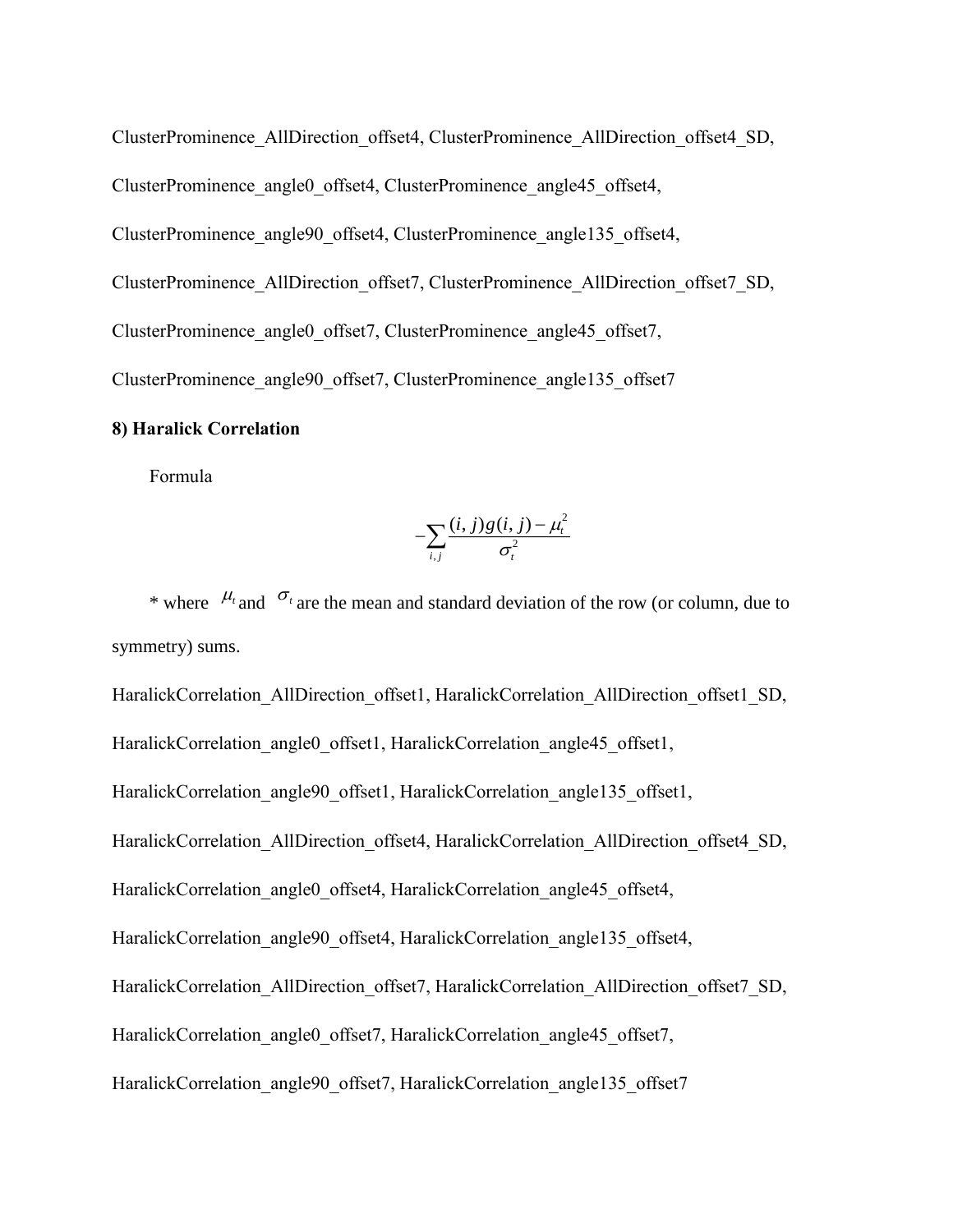## ⑵ **Haralick texture features**

Measures the degree of similarity of the gray level of the image in the row or column direction.

Represents the local grey level correlation, the greater its value, the greater the correlation;

## **1) Angular Second Moment**

$$
f_1 = \sum_{i=1}^{N_g} \sum_{j=1}^{N_g} \left( \frac{P(i,j)}{R} \right)^2 = \sum_i \sum_j p(i,j)^2
$$

## **2) Contrast**

The contrast feature is a difference moment of the P matrix and is a measure of the contrast or the amount of local variations present in the image.

$$
f_2 = \sum_{k=0}^{N_g-1} k^2 \left\{ \sum_{i=1}^{N_g} \sum_{j=1}^{N_g} \delta_{|i-j|,k} p(i,j) \right\} = \sum_{k=0}^{N_g-1} k^2 p_{|x-y|}(k)
$$

## **3) Haralick Entropy**

$$
f_9 = -\sum_{i=1}^{N_g} \sum_{j=1}^{N_g} p(i, j) \log(p(i, j))
$$

**4) HaraVariance**

$$
f_4 = \sum_{i=1}^{N_g} \sum_{j=1}^{N_g} (i - \mu)^2 p(i, j)
$$

**5) sumAverage**

$$
f_6 = \sum_{i=2}^{2N_g} i p_{x+y}(i)
$$

**6) sumVariance**

$$
f_7 = \sum_{i=2}^{2N_g} (i - f_8)^2 p_{x+y}(i)
$$

**7) sumEntropy**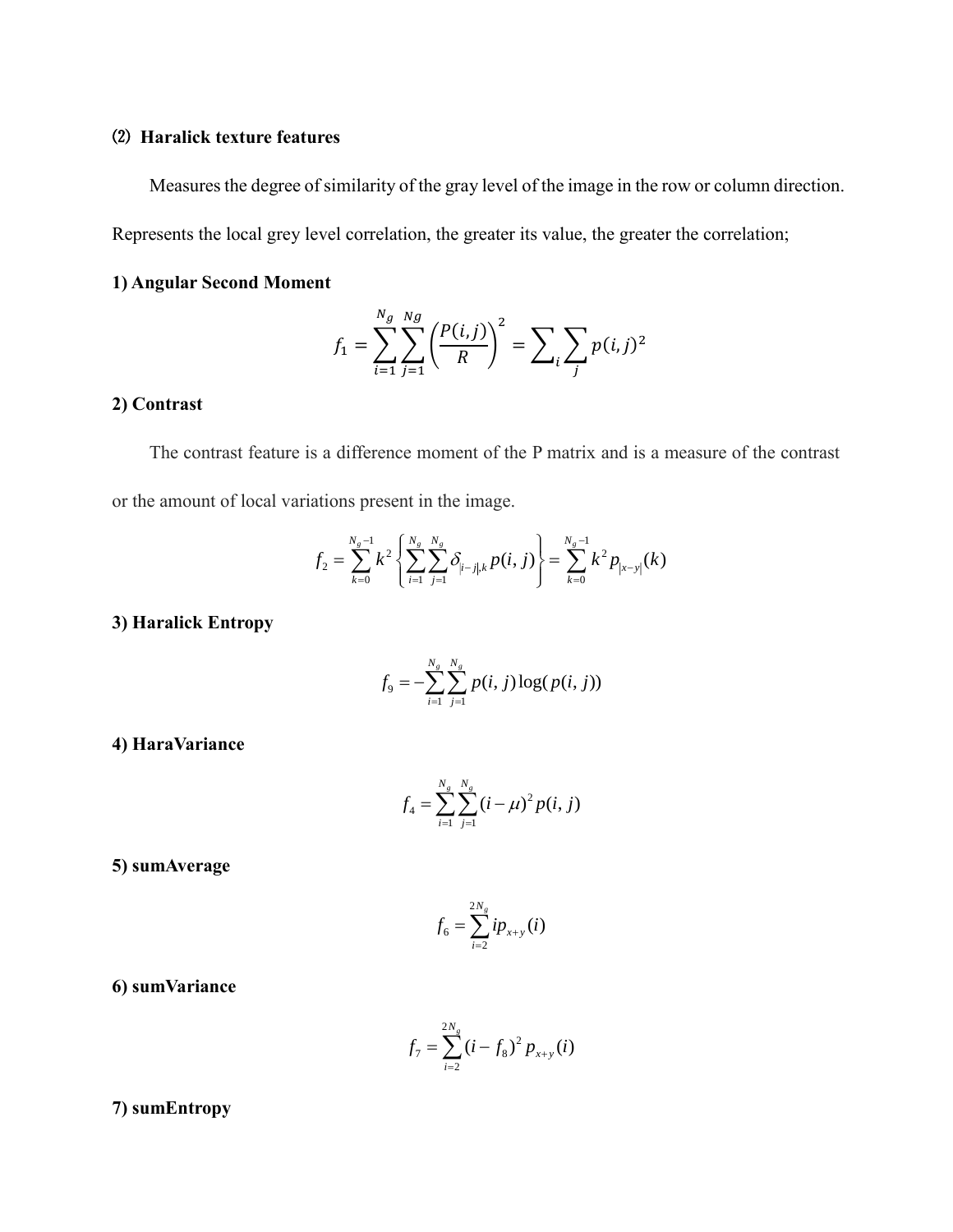$$
f_8 = -\sum_{i=2}^{2N_g} p_{x+y}(i) \log(p_{x+y}(i))
$$

**8) differenceVariance**

$$
f_{10}
$$
 = variance of  $p_{x-y}$ 

**9) differenceEntropy**

$$
f_{11} = \sum_{i=0}^{N_g-1} p_{x-y}(i) \log(p_{x-y}(i))
$$

## **10) inverseDifferenceMoment**

$$
f_5 = \sum_{i=1}^{N_g} \sum_{j=1}^{N_g} \frac{1}{1 + (i - j)^2} p(i, j)
$$

#### ⑶ **Form Factor Parameters**

These group of features includes descriptors of the three-dimensional size and shape of the tumor region. Let in the following definitions  $V$  denote the volume and  $A$  the surface area of the volume of interest. We determined the following shape and size-based features:

## **1) Sphericity**

$$
sphericity = \frac{\pi^{\frac{1}{3}} (6V)^{\frac{2}{3}}}{A}
$$

#### **2) Surface area**

The surface area is calculated by triangulation (i.e. dividing the surface into connected triangles) and is defined as:

$$
A = \sum_{i=1}^{N} \frac{1}{2} |a_i b_i \times a_i c_i|
$$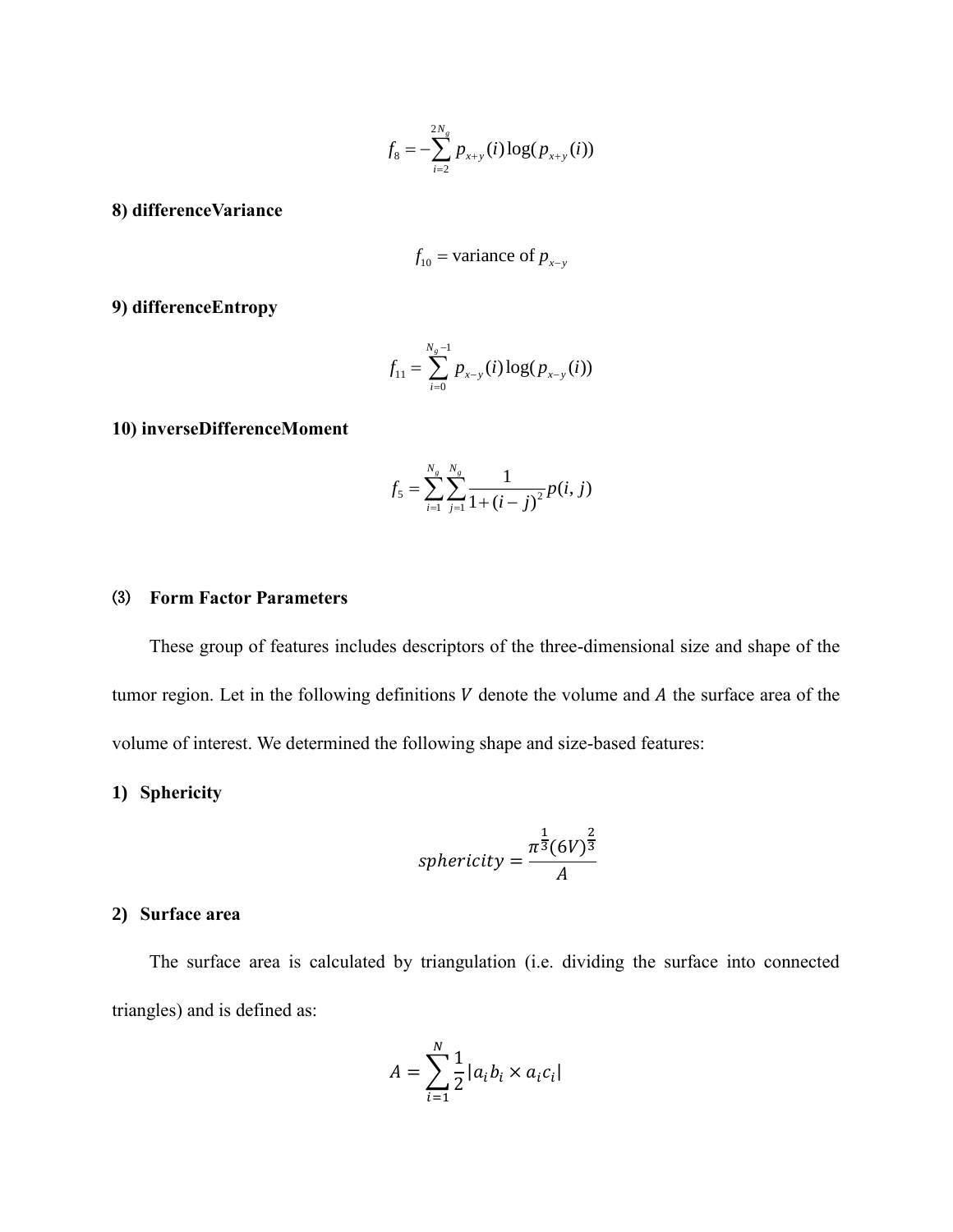## **3) Compactness 1:**

$$
compactness \t1 = \frac{V}{\sqrt{\pi}A^{\frac{2}{3}}}
$$

### **4) Compactness 2:**

$$
compactness \ 2 = 36\pi \frac{V^2}{A^3}
$$

## **5) Maximum 3D diameter:**

The maximum three-dimensional tumor diameter is measured as the largest pairwise Euclidean distance, between voxels on the surface of the tumor volume

#### **6) Spherical disproportion:**

$$
spherical \; disproportion = \frac{A}{4\pi R^2}
$$

Where  $R$  is the radius of a sphere with the same volume as the tumor. Where  $N$  is the total number of triangles covering the surface and  $a$ ,  $b$  and  $c$  are edge vectors of the triangles.

## **7) Surfacetovolumeratio:**

surface to volume ratio = 
$$
\frac{A}{V}
$$

## **8) VolumeCC**

The volume (V) of the tumor is determined by counting the number of pixels in the tumor region and multiplying this value by the voxel size

## **9) VolumeMM**

The maximum 3D diameter, surface area and volume provide information on the size of the lesion. Measures of compactness, spherical disproportion, sphericity and the surface to volume ratio describe how spherical, rounded, or elongated the shape of the tumor is.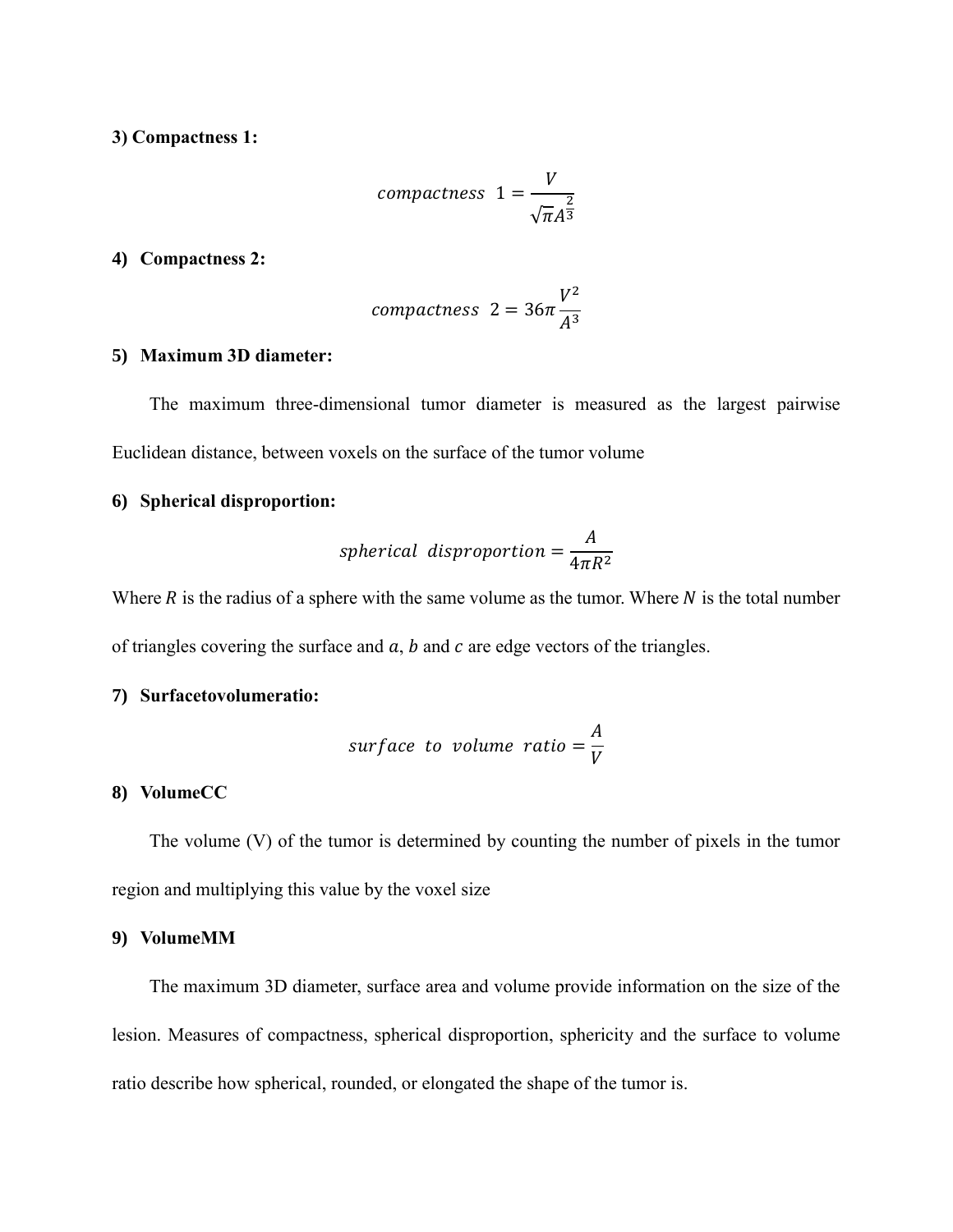## ⑷ **Histogram Parameters**

First-order statistics are concerned with properties of individual pixels.

They describe the distribution of voxel intensities within the CT image through commonly used and basic metrics. Let X denote the three-dimensional image matrix with N voxels and P the first order histogram divided by N\_l discrete intensity levels. The following first order statistics were extracted:

## **1) Energy**

$$
energy = \sum_{i}^{N} X(i)^2
$$

**2) Entropy**

$$
entropy = -\sum_{i=1}^{N_l} P(i) \log_2 P(i)
$$

## **3) Kurtosis**

$$
kurtosis = \frac{\frac{1}{N} \sum_{i=1}^{N} (X(i) - \overline{X})^4}{\left(\sqrt{\frac{1}{N} \sum_{i=1}^{N} (X(i) - \overline{X})^2}\right)^2}
$$

where  $\overline{X}$  is the mean of X.

## **4) MaxIntensity**

The maximum intensity value of X.

### **5) MeanValue**

$$
mean = \frac{1}{N} \sum_{i}^{N} X(i)
$$

### **6) Mean absolute deviation**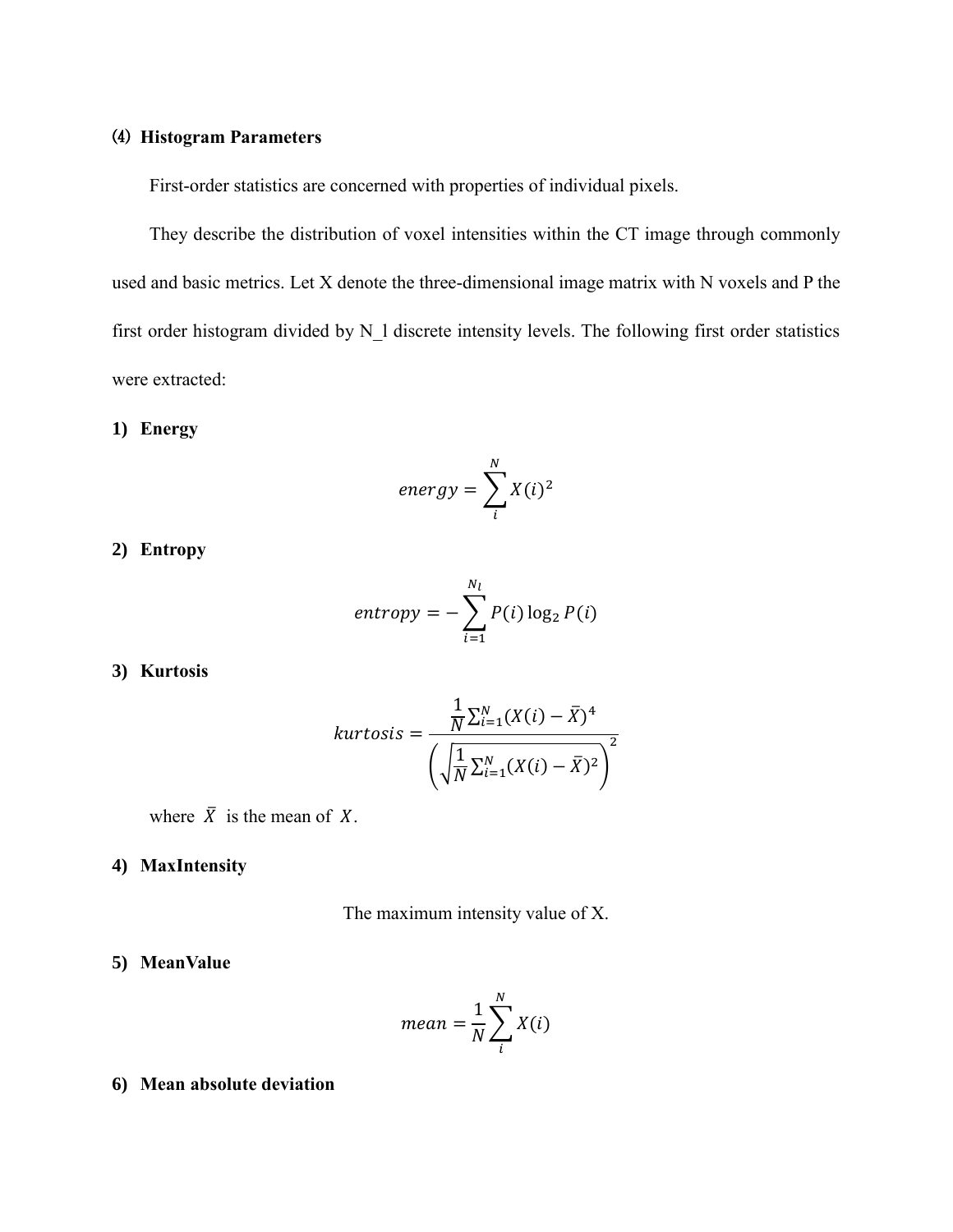The mean of the absolute deviations of all voxel intensities around the mean intensity value.

**7) MedianIntensity**

The median intensity value of  $X$ 

**8) MinIntensity**

The minimum intensity value of  $X$ 

## **9) Range:**

The range of intensity values of  $X$ .

#### **10) Root mean square (RMS):**

$$
RMS = \sqrt{\frac{\sum_{i}^{N} X(i)^2}{N}}
$$

#### **11) Skewness:**

Represents the degree of asymmetric distribution in the image histogram. High values of Skewness mean that the distribution is asymmetric otherwise the image is more symmetric; negative skew is when the numerical distribution is relatively long also called negative Skewness distribution, the opposite is referred as positive Skewness distribution (positive skew). It's possible to use the positive and negative Skewness to draw comparisons between the uniform distribution curve.

$$
skewness = \frac{\frac{1}{N} \sum_{i=1}^{N} (X(i) - \overline{X})^3}{\left(\sqrt{\frac{1}{N} \sum_{i=1}^{N} (X(i) - \overline{X})^2}\right)^3}
$$

where  $\bar{X}$  is the mean of X.

### **12) Standard deviation: stdDeviation**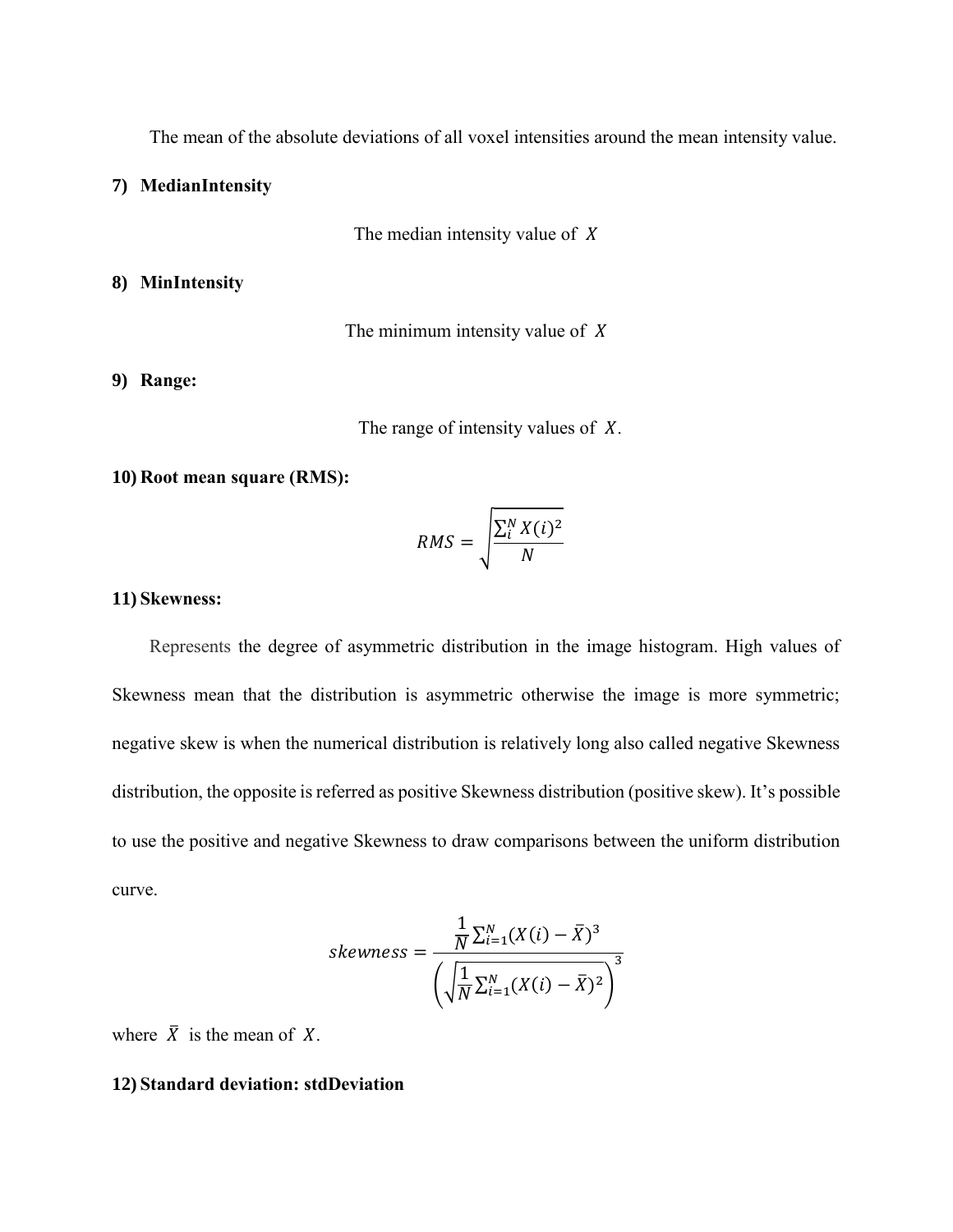standard deviation 
$$
=\left(\frac{1}{N-1}\sum_{i=1}^{N}(X(i)-\bar{X})^2\right)^{1/2}
$$

where  $\overline{X}$  is the mean of X.

#### **13) Uniformity:**

$$
uniformity = \sum_{i=1}^{N_l} P(i)^2
$$

## **14) Variance:**

variance = 
$$
\frac{1}{N-1} \sum_{i=1}^{N} (X(i) - \bar{X})^2
$$

where  $\overline{X}$  is the mean of X.

## **15) VolumeCount**

#### **16) VoxelValueSum**

Represents the Sum calculations for voxels in the ROI.

### **17) RelativeDeviation**

Let  $\bar{X}$  denote the [mean](http://mathworld.wolfram.com/Mean.html) of a [set](http://mathworld.wolfram.com/Set.html) of quantities  $X_i$ , then the relative deviation is defined by:

$$
\frac{\Delta X_i}{\overline{X}}=\frac{|X_i-\overline{X}|}{\overline{X}}
$$

**18) FrequencySize**

According to each pixel values in the GLCM.

### **19) Quantiles**

Quantile normalization is a global adjustment method that assumes the statistical distribution of each sample is the same. The normalization is achieved by forcing the observed distributions to be the same and the average distribution, obtained by taking the average of each quantile across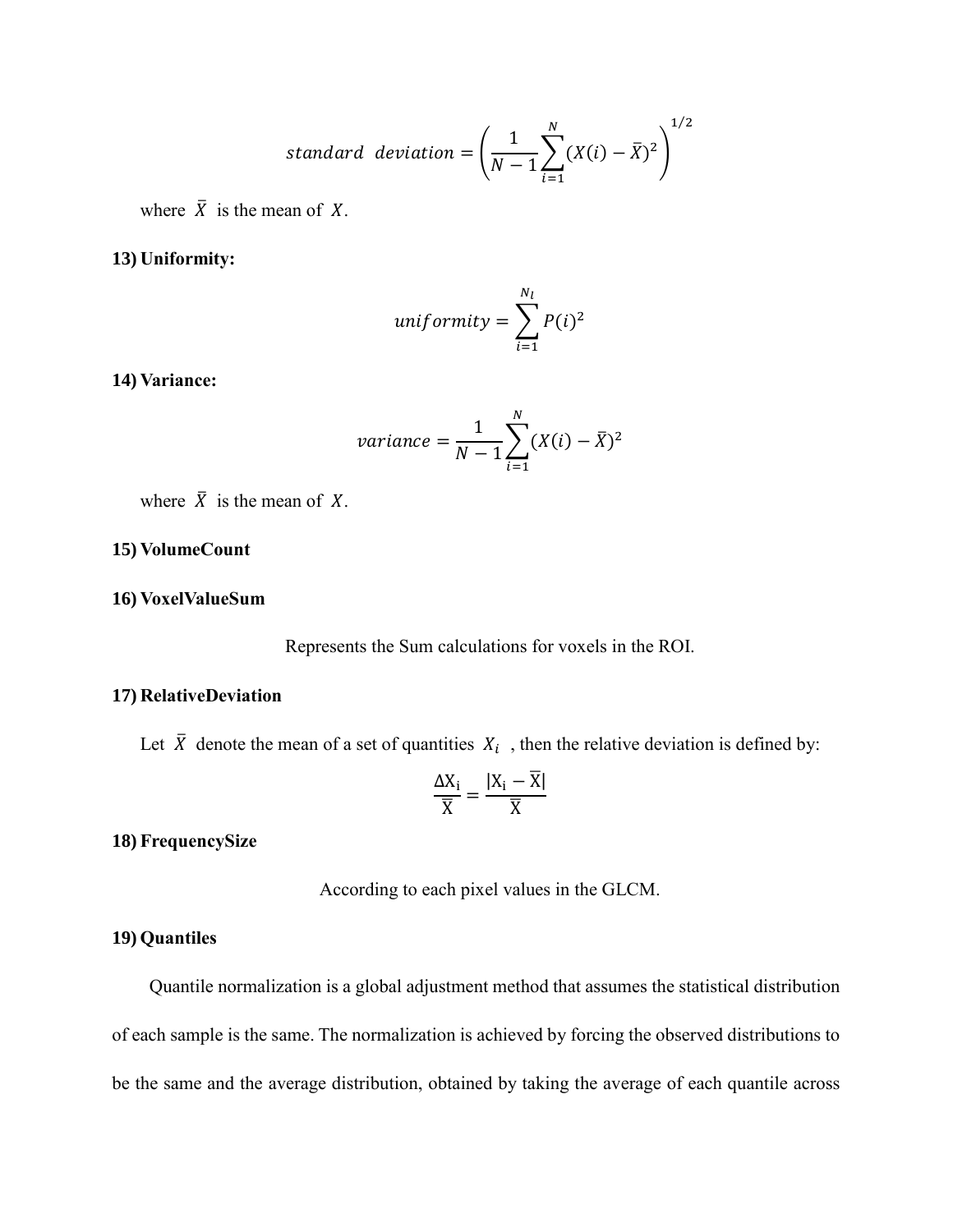samples. They are cut points dividing the range of a probability distribution into contiguous intervals with equal probabilities or dividing the observations in a sample in the same way.

For a finite population of *N* equally probable values indexed 1, …, *N* from lowest to highest, the *k*-th *q*-quantile of this population can equivalently be computed via the value of:

$$
I_p = N k/q
$$

In AK software, we have 5 Quantiles:

Quantile0.025, Quantile0.25, Quantile0.5, Quantile0.75, Quantile0.975.

#### **20) Percentile**

A percentile (or a centile) is a measure used in statistics indicating the value below which a given percentage of observations in a group of observations fall.

The percentile,  $p\%$ , of a distribution is defined as that value of the brightness *a* such that:  $P(a)$  $=$  p%. or equivalently:  $\int_{-\infty}^{a} P(\alpha) = p\%$ 

The P-th percentile  $0 < P \le 100$  of a list of N ordered values (sorted from least to greatest) is the smallest value in the list such that P percent of the data is less than or equal to that value. This is obtained by first calculating the ordinal rank and then taking the value from the ordered list that corresponds to that rank. The ordinal rank *n* is calculated using this formula

$$
n = \frac{P}{100} * N
$$

AK Software have 19 Percentiles.

Percentile5, Percentile10, Percentile15, Percentile20, Percentile25, Percentile30, Percentile35, Percentile40, Percentile45, Percentile50, Percentile55, Percentile60, Percentile65, Percentile70, Percentile75, Percentile80, Percentile85, Percentile90, Percentile95.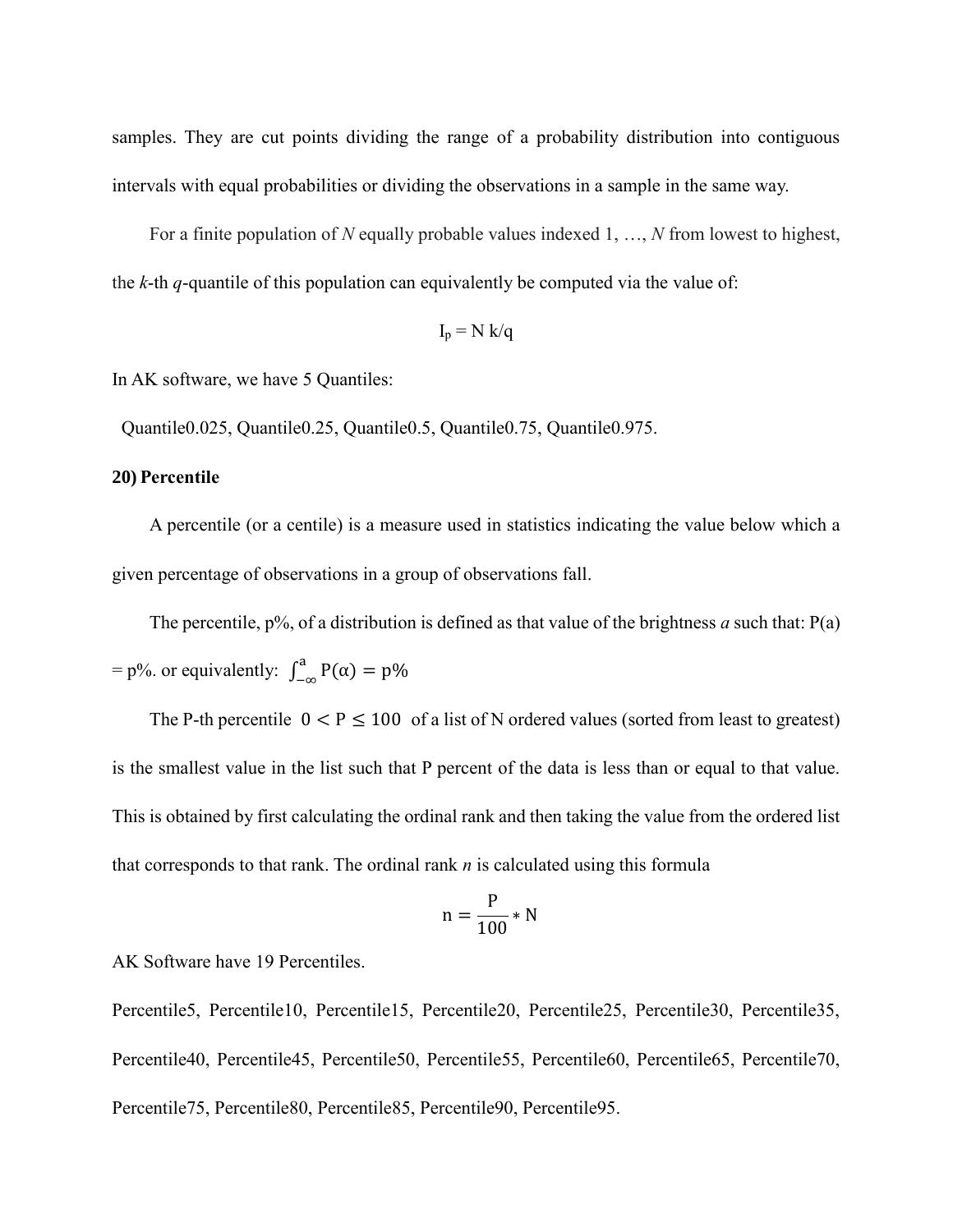## ⑸ **Run-length matrices**

The grey level run-length matrix (RLM) P r (i,j  $\vert \theta$ ) is defined as the numbers of runs with pixels of gray level i and run length j for a given direction θ. RLMs is generated for each sample image segment having directions (0°,45°,90° &135°), then the following **ten statistical features** were derived: short run emphasis, long run emphasis, grey level non-uniformity, run length nonuniformity, Low Grey Level Run Emphasis, High Grey Level Run Emphasis, Short Run Low Grey Level Emphasis, Short Run High Grey Level Emphasis, Long Run Low Grey Level Emphasis and Long Run High Grey Level Emphasis.

## **1) Short Run Emphasis (18 Parameters)**

Formula

$$
SRE(\theta) = \frac{1}{n_r} \sum_{i=1}^{M} \sum_{j=1}^{N} \frac{p(i, j, \theta)}{j^2}
$$

ShortRunEmphasis\_AllDirection\_offset1, ShortRunEmphasis\_AllDirection\_offset1\_SD, ShortRunEmphasis\_angle0\_offset1, ShortRunEmphasis\_angle45\_offset1, ShortRunEmphasis\_angle90\_offset1, ShortRunEmphasis\_angle135\_offset1, ShortRunEmphasis\_AllDirection\_offset4, ShortRunEmphasis\_AllDirection\_offset4\_SD, ShortRunEmphasis\_angle0\_offset4, ShortRunEmphasis\_angle45\_offset4, ShortRunEmphasis\_angle90\_offset4, ShortRunEmphasis\_angle135\_offset4, ShortRunEmphasis\_AllDirection\_offset7, ShortRunEmphasis\_AllDirection\_offset7\_SD, ShortRunEmphasis\_angle0\_offset7, ShortRunEmphasis\_angle45\_offset7, ShortRunEmphasis\_angle90\_offset7, ShortRunEmphasis\_angle135\_offset7.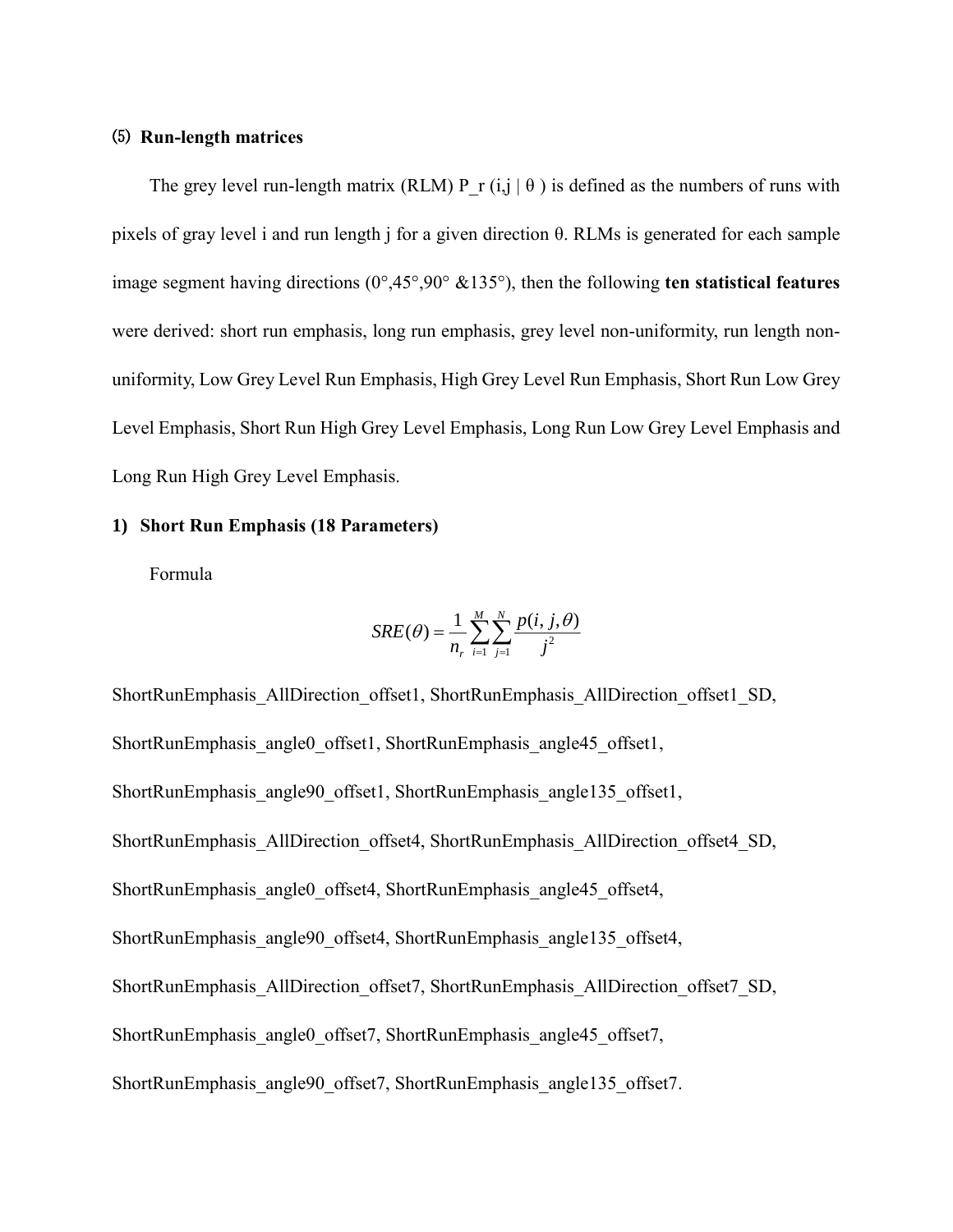## **2) Long Run Emphasis (18Parameters)**

Formula

$$
LRE(\theta) = \frac{1}{n_r} \sum_{i=1}^{M} \sum_{j=1}^{N} p(i, j, \theta) j^2
$$

## **3) Grey Level Non-uniformity(18Parameters)**

Formula

$$
GLN(\theta) = \frac{1}{n_r} \sum_{i=1}^{M} (\sum_{j=1}^{N} p(i, j, \theta))^2
$$

## **4) Run Length Non-uniformity(18Parameters)**

Formula

$$
RLN(\theta) = \frac{1}{n_r} \sum_{j=i}^{N} (\sum_{i=1}^{M} p(i, j, \theta))^2
$$

## **5) Low Grey Level Run Emphasis(18Parameters)**

Formula

$$
LGRE(\theta) = \frac{1}{n_r} \sum_{j=i}^{N} \sum_{i=1}^{M} \frac{p(i, j, \theta)}{i^2}
$$

# **6) High Grey Level Run Emphasis(18Parameters)**

Formula

$$
HGRE(\theta) = \frac{1}{n_r} \sum_{j=i}^{N} \sum_{i=1}^{M} p(i, j, \theta) i^2
$$

# **7) Short Run Low Grey Level Emphasis(18Parameters)**

Formula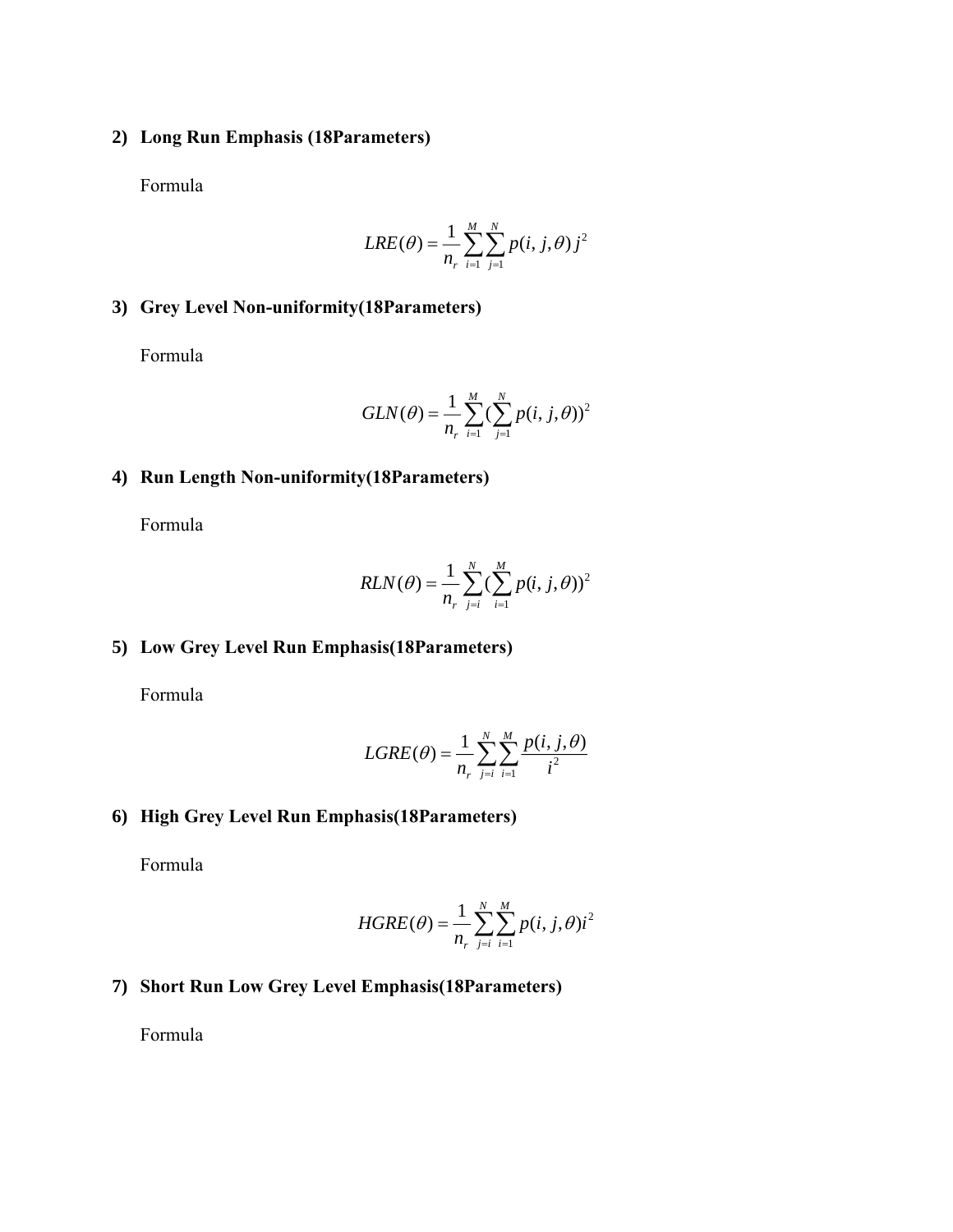$$
SRLGE(\theta) = \frac{1}{n_r} \sum_{j=i}^{N} \sum_{i=1}^{M} \frac{p(i, j, \theta)}{i^2 j^2}
$$

## **8) Short Run High Grey Level Emphasis(18Parameters)**

Formula

$$
SRHGE(\theta) = \frac{1}{n_r} \sum_{j=i}^{N} \sum_{i=1}^{M} \frac{p(i, j, \theta)i^2}{j^2}
$$

## **9) Long Run Low Grey Level Emphasis(18Parameters)**

Formula

$$
LRLGE(\theta) = \frac{1}{n_r} \sum_{j=i}^{N} \sum_{i=1}^{M} \frac{p(i, j, \theta) j^2}{i^2}
$$

#### **10) Long Run High Grey Level Emphasis(18Parameters)**

Formula

$$
LRHGE(\theta) = \frac{1}{n_r} \sum_{j=i}^{N} \sum_{i=1}^{M} p(i, j, \theta) i^2 j^2
$$

where  $n_r$  is the total number of runs and  $n_p$  is the number of pixels in the image.

## ⑹ **The gray level size zone matrix(GLSZM)**

A GLSZM describes the amount of homogeneous connected areas within the volume, of a certain size and intensity, thereby describing tumor heterogeneity at a regional scale. A voxel is considered connected if the distance is 1 according to the infinity norm. In a GLSZM  $P(i,j)$ th element equals the number of zones with gray level I and size j appear in image.

Ng be the number of discreet intensity values in the image

Ns be the number of discreet zone sizes in the image

Np be the number of voxels in the image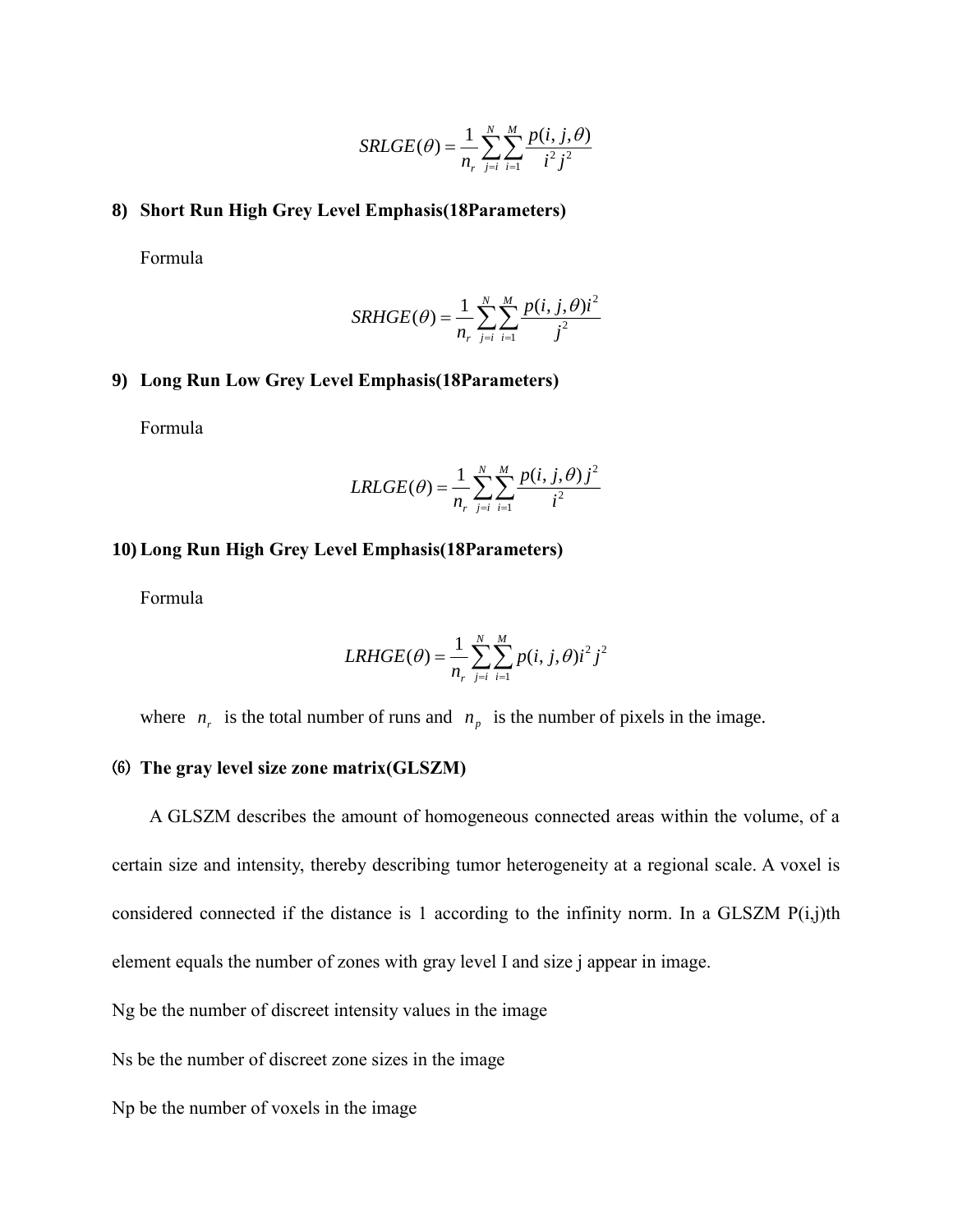Nz be the number of zones in the ROI, which is equal to  $\sum^{\text{Ng}}_{i=1} \sum^{\text{Ns}}_{j=1} P(i,j)$  and  $1 \leq \text{Nz} \leq \text{Np}$ 

 $P(i,j)$  be the size zone matrix

 $p(i,j)$  be the normalized size zone matrix, defined as  $p(i,j)=P(i,j)/Nz$ 

## **1) SizeZoneVariability**

Formula

$$
SZV = \frac{\sum_{j=1}^{N_s} (\sum_{i=1}^{N_g} P(i, j))^2}{N_z}
$$

## **2) HighIntensityEmphasis**

Formula

$$
HIE = \frac{\sum_{i=1}^{N_g} \sum_{j=1}^{N_s} P(i, j)i^2}{N_z}
$$

# **3) HighIntensityLargeAreaEmphasis**

Formula

$$
HILAE = \frac{\sum_{i=1}^{N_s} \sum_{j=1}^{N_s} P(i, j)i^2 j^2}{N_z}
$$

## **4) HighIntensitySmallAreaEmphasis**

Formula

$$
HISAE = \frac{\sum_{i=1}^{N_s} \sum_{j=1}^{N_s} \frac{P(i, j)i^2}{j^2}}{N_z}
$$

## **5) IntensityVariability**

Formula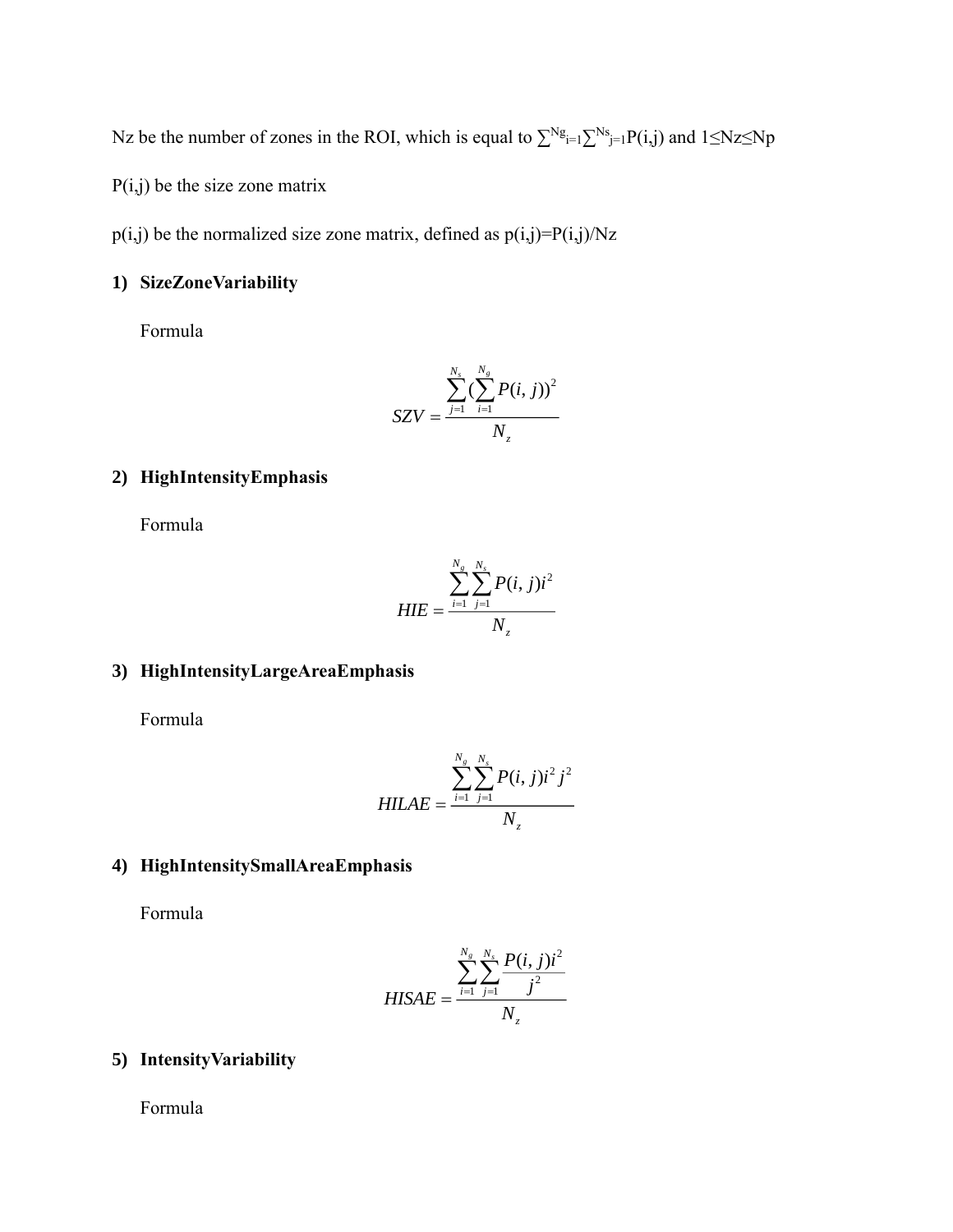$$
IV = \frac{\sum_{i=1}^{N_s} (\sum_{j=1}^{N_s} P(i, j))^2}{N_z}
$$

# **6) LargeAreaEmphasis**

Formula

$$
LAE = \frac{\sum_{i=1}^{N_s} \sum_{j=1}^{N_s} P(i, j) j^2}{N_z}
$$

# **7) LowIntensityEmphasis**

Formula

$$
LIE = \frac{\sum_{i=1}^{N_s} \sum_{j=1}^{N_s} \frac{P(i, j)}{i^2}}{N_z}
$$

# **8) LowIntensityLargeAreaEmphasis**

Formula

$$
LILAE = \frac{\sum_{i=1}^{N_s} \sum_{j=1}^{N_s} \frac{P(i, j) j^2}{i^2}}{N_z}
$$

# **9) LowIntensitySmallAreaEmphasis**

Formula

$$
LISAE = \frac{\sum_{i=1}^{N_s} \sum_{j=1}^{N_s} \frac{P(i, j)}{i^2 j^2}}{N_z}
$$

## **10) SmallAreaEmphasis**

Formula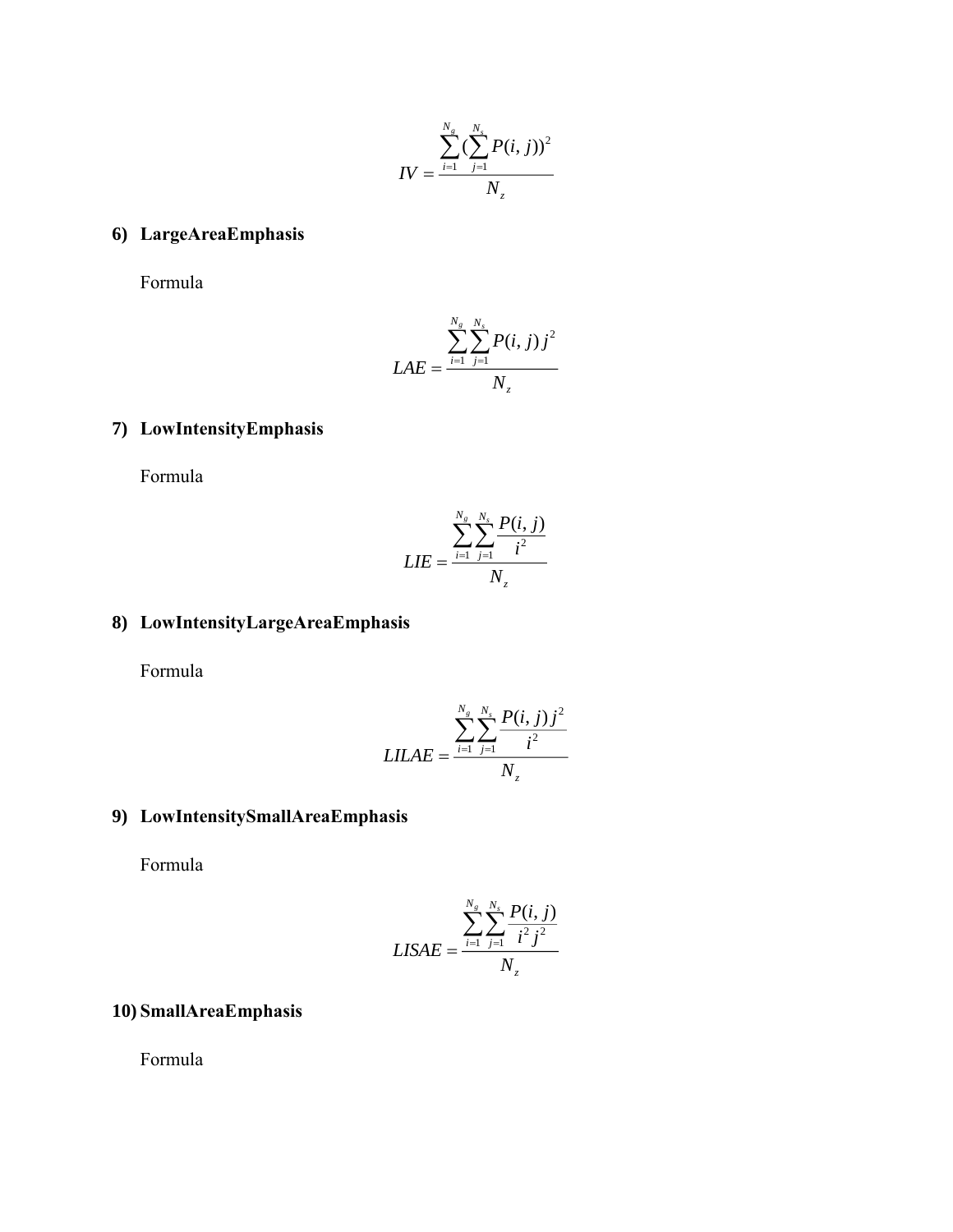$$
SAE = \frac{\sum_{i=1}^{N_s} \sum_{j=1}^{N_s} \frac{P(i, j)}{j^2}}{N_z}
$$

## **11) ZonePercentage**

ZP measures the coarseness of the texture by taking the ratio of number of zones and number of voxels in the ROI.

Formula

$$
ZP = \frac{N_z}{N_p}
$$

#### **4. Detailed descriptions of the statistical methodology**

## **4.1 Decision curve analysis (DCA)**

In our study, DCA was used to evaluate the clinical utility of the presented nomogram. DCA assesses prediction models by calculating the range of threshold probabilities in which a prediction or prognostic model was clinically useful. DCA is a compositive method for evaluating and comparing different diagnostic and prognostic models. The theory of DCA can be illustrated by the equation below:

$$
\frac{a-c}{d-b} = \frac{1-P_t}{P_t}
$$

where  $d - b$  represents the influence of unnecessary treatment. If treatment is directed by a prediction model,  $d - b$  is the harm related to a false-positive result compared with a true-negative result. Inversely, a – c represents the consequence of rejecting beneficial treatment, in other words, the harm from a false-negative result compared with a true-positive result. Pt represents where the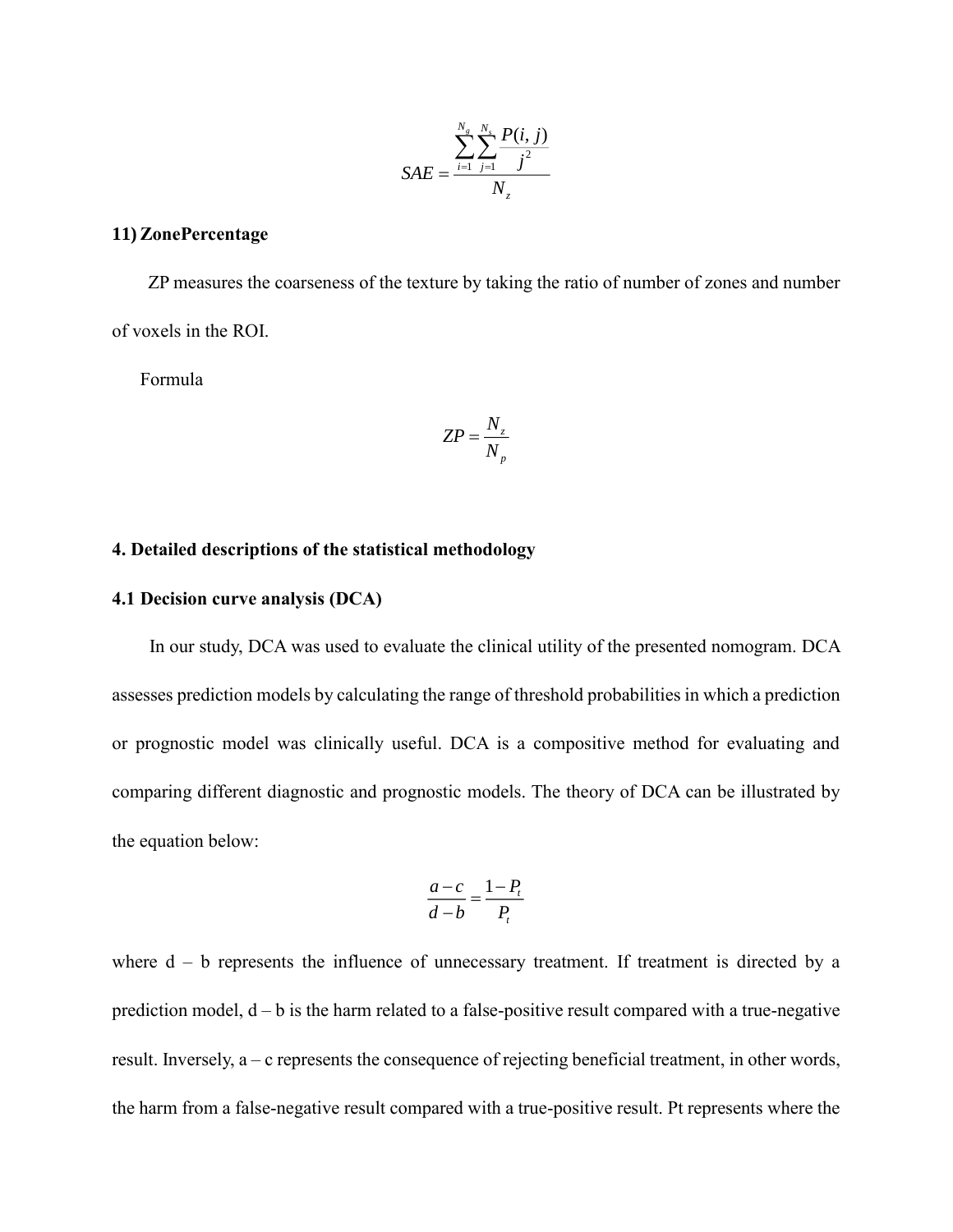expected benefit of treatment is equal to the expected benefit of refraining from treatment.

**Reference:** Vickers AJ, Elkin EB. Decision curve analysis: a novel method for evaluating prediction models. Med Decis Making. 2006 Nov-Dec;26(6):565-74.

#### **4.2 Statistical analysis**

The variables were assessed for normal distribution by using the Shapiro-Wilk test. Comparisons of proportions and ranks of variables between training and validation cohorts were performed with the  $\chi^2$  or Mann-Whitney U test as appropriate. Median OS and Median TTP was [calculated](file:///C:/Users/LiLingli/AppData/Local/youdao/dict/Application/7.5.2.0/resultui/dict/) by performing Kaplan-Meier survival analysis, [respectively.](file:///C:/Users/LiLingli/AppData/Local/youdao/dict/Application/7.5.2.0/resultui/dict/) The potential survival predictors among clinical variables were identified by using a univariate Cox proportional hazards regression analysis approach. The LASSO cox regression algorithm was used with penalty parameter tuning with 10-fold cross-validation, then the multivariate Cox proportional hazards regression model was built. Detailed DCA was provided above.

Statistical analyses were conducted with R software (version 3.5.3, http://www.Rproject.org) and Python3.7. We used the R package "hdnom" to perform the LASSO cox regression analysis and build the multivariate Cox proportional hazards regression model. With these selected predictive features, C-index bootstrapping validation were performed by using the python package "lifeline" to build a Cox regression model. Nomogram construction and calibration curve generation were performed by using the R package "rms". DCA was performed according to its definition using R language.

### **5. Radiomics score (Rad Score) calculation formula**

**TTP Rad Score**= 0.8456758\*ShortRunEmphasis\_AllDirection\_offset1\_SD(art)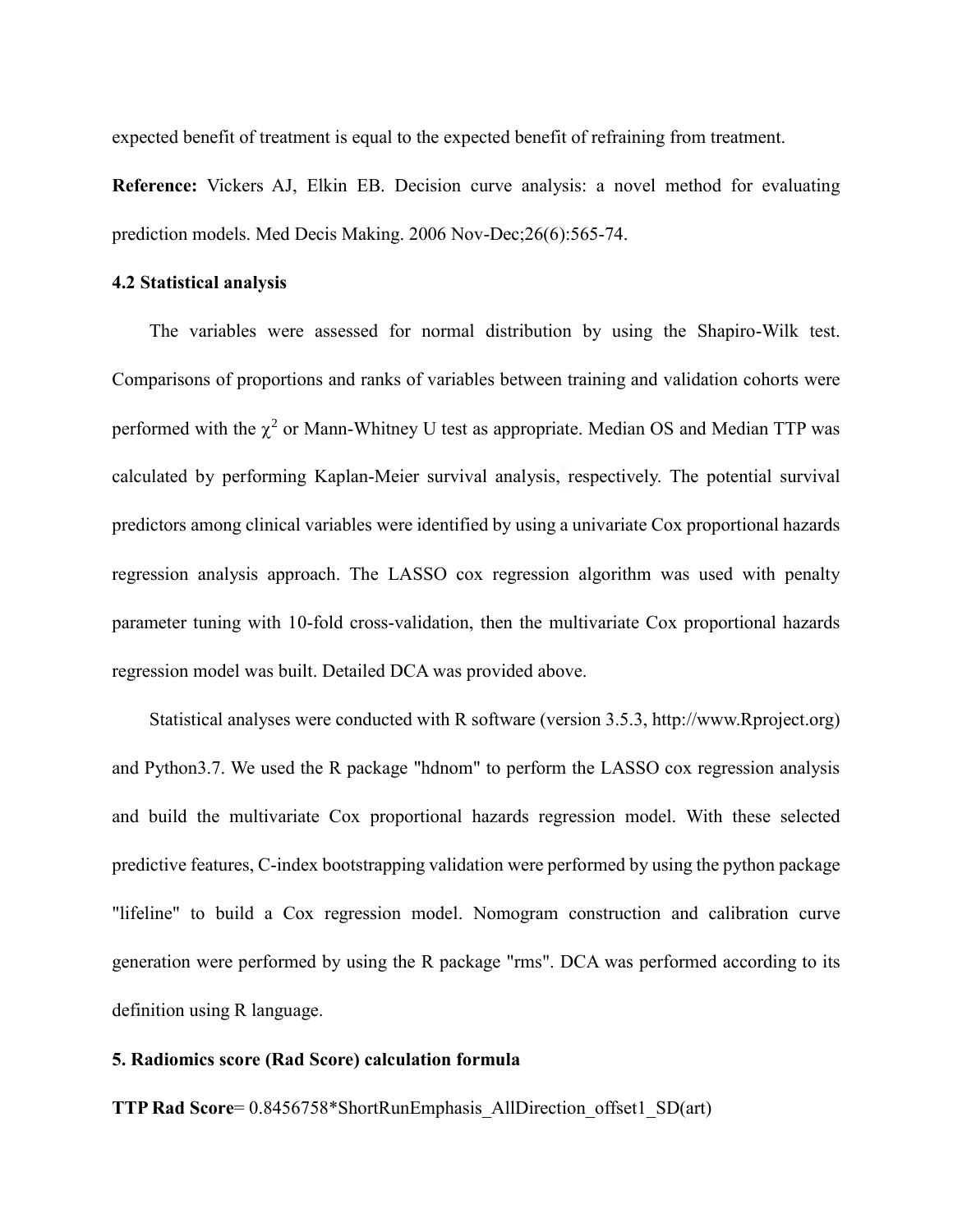-0.6413945\*ShortRunHighGreyLevelEmphasis\_AllDirection\_offset1\_SD(art)

-0.4203876\*Compactness1(art)

-0.3171338\*LowGreyLevelRunEmphasis\_AllDirection\_offset4\_SD(art)

+0.4677059\*LargeAreaEmphasis(art)

**OS Rad Score**= -0.3294247\*InverseDifferenceMoment\_AllDirection\_offset4\_SD (art)

-0.4322321\*Compactness1(art)

+0.9269416\*ClusterShade\_AllDirection\_offset1(por)

+0.5456392\*ZonePercentage(por)

## **II. Supplementary Tables**

|  | Table S2: Univariate Cox proportional hazards regression analysis of clinical parameters for |  |  |  |
|--|----------------------------------------------------------------------------------------------|--|--|--|
|--|----------------------------------------------------------------------------------------------|--|--|--|

|                     | <b>OS</b>           |            | <b>TTP</b>          |            |
|---------------------|---------------------|------------|---------------------|------------|
| Clinical parameter  | Hazard              | P value    | Hazard              | P value    |
|                     | Ratio(95% CI)       |            | Ratio(95% CI)       |            |
| <b>Sex</b>          | $1.93(0.58 - 6.35)$ | 0.28       | $1.45(0.50-2.51)$   | 0.79       |
| Age $(y)$           | $0.96(0.92 - 1.00)$ | 0.06       | $0.97(0.95 - 1.02)$ | 0.36       |
| BMI $(kg/m^2)$      | $1.00(0.88-1.14)$   | 1.00       | $0.98(0.88 - 1.08)$ | 0.67       |
| Cause of disease    | $1.92(0.45 - 8.08)$ | 0.38       | $1.12(0.43 - 2.80)$ | 0.85       |
| Child-Pugh class    | $1.74(0.74 - 4.10)$ | 0.21       | $1.39(0.51 - 2.59)$ | 0.73       |
| <b>ECOG</b> status  | $1.52(0.76 - 3.06)$ | 0.24       | $0.61(0.52 - 1.67)$ | 0.82       |
| a-fetoprotein level | 1.000021            | $< 0.005*$ | 1.00002(1.00001     | $< 0.005*$ |
|                     | (1.000007)          |            | $-1.00003$          |            |
|                     | $-1.000035$         |            |                     |            |
| Total bilirubin     | $1.04(1.00-1.09)$   | 0.08       | $1.02(0.88-1.08)$   | 0.22       |
| Albumin             | $0.94(0.86 - 1.03)$ | 0.17       | $0.98(0.50-2.51)$   | 0.73       |
| Macroscopic         | $1.30(0.62 - 2.72)$ | 0.49       | $1.18(0.43 - 2.80)$ | 0.82       |
| vascular invasion   |                     |            |                     |            |
| Extrahepatic spread | $0.71(0.34-1.45)$   | 0.34       | $1.06(0.51 - 2.59)$ | 0.47       |
| HCC type            | $0.57(0.28-1.19)$   | 0.13       | $0.67(0.52 - 1.67)$ | 0.10       |
| tumor size          | $1.01(1.00-1.02)$   | 0.09       | $1.00(1.00-1.02)$   | 0.10       |

**predicting overall survival (OS) and time to progression (TTP) in the training set**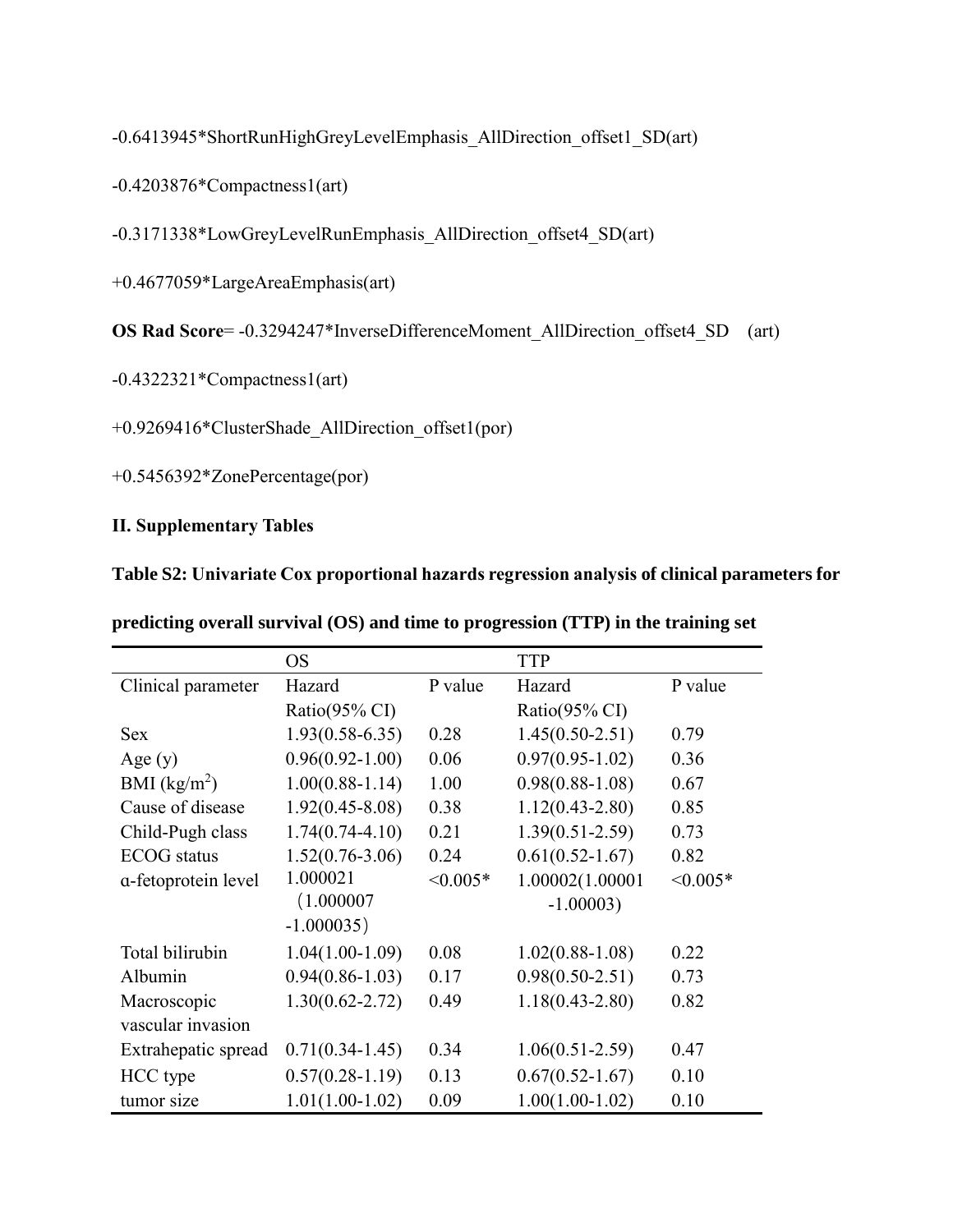\* Indicates a significant difference.

#### **Table S3A**: **The features with nonzero coefficients in the least absolute shrinkage and selection**

**operator (LASSO) Cox regression analysis of advanced HCC radiomics features for predicting OS in the** 

| radiomics features                             | nonzero coefficients |
|------------------------------------------------|----------------------|
| ClusterProminence AllDirection offset1 SD(art) | $-0.195$             |
| Compactness1 (art)                             | $-0.240$             |
| InverseDifferenceMoment AllDirection offset4   | $-0.275$             |
| SD(art)                                        |                      |
| LongRunEmphasis angle135 offset1(art)          | 0.078                |
| ZonePercentage(art)                            | 0.040                |
| ClusterShade AllDirection offset1(por)         | 0.642                |
| ShortRunEmphasis AllDirection offset1 SD(por)  | 0.136                |
| ZonePercentage(por)                            | 0.320                |

**training set**.

Note.-HCC = hepatocellular carcinoma, art = late arterial phase, por = portal venous phase.

# **Table S3B: The features with nonzero coefficients in the least absolute shrinkage and selection**

**operator (LASSO) Cox regression analysis of advanced HCC radiomics features for predicting TTP in** 

**the training set**.

| radiomics features                                    | nonzero coefficients |
|-------------------------------------------------------|----------------------|
| ClusterShade AllDirection offset1(art)                | 0.150                |
| Variance(art)                                         | $-0.110$             |
| HaralickCorrelation AllDirection offset1 (art)        | $-0.259$             |
| ShortRunEmphasis AllDirection offset1 SD(art)         | 0.656                |
| InverseDifferenceMoment AllDirection offset7 SD (art) | $-0.045$             |
| Comparteness1(art)                                    | $-0.376$             |
| ShortRunHighGreyLevelEmphasis AllDirection            | $-0.386$             |
| $offset1$ SD $(art)$                                  |                      |
| LargeAreaEmphasis(art)                                | 0.326                |
| LowGreyLevelRunEmphasis AllDirection offset4 SD(art)  | $-0.373$             |
| ZonePercentage(art)                                   | 0.073                |
| ClusterShade AllDirection offset1D (por)              | 0.152                |
| GreyLevelNonuniformity AllDirection offset1 SD(por)   | $-0.281$             |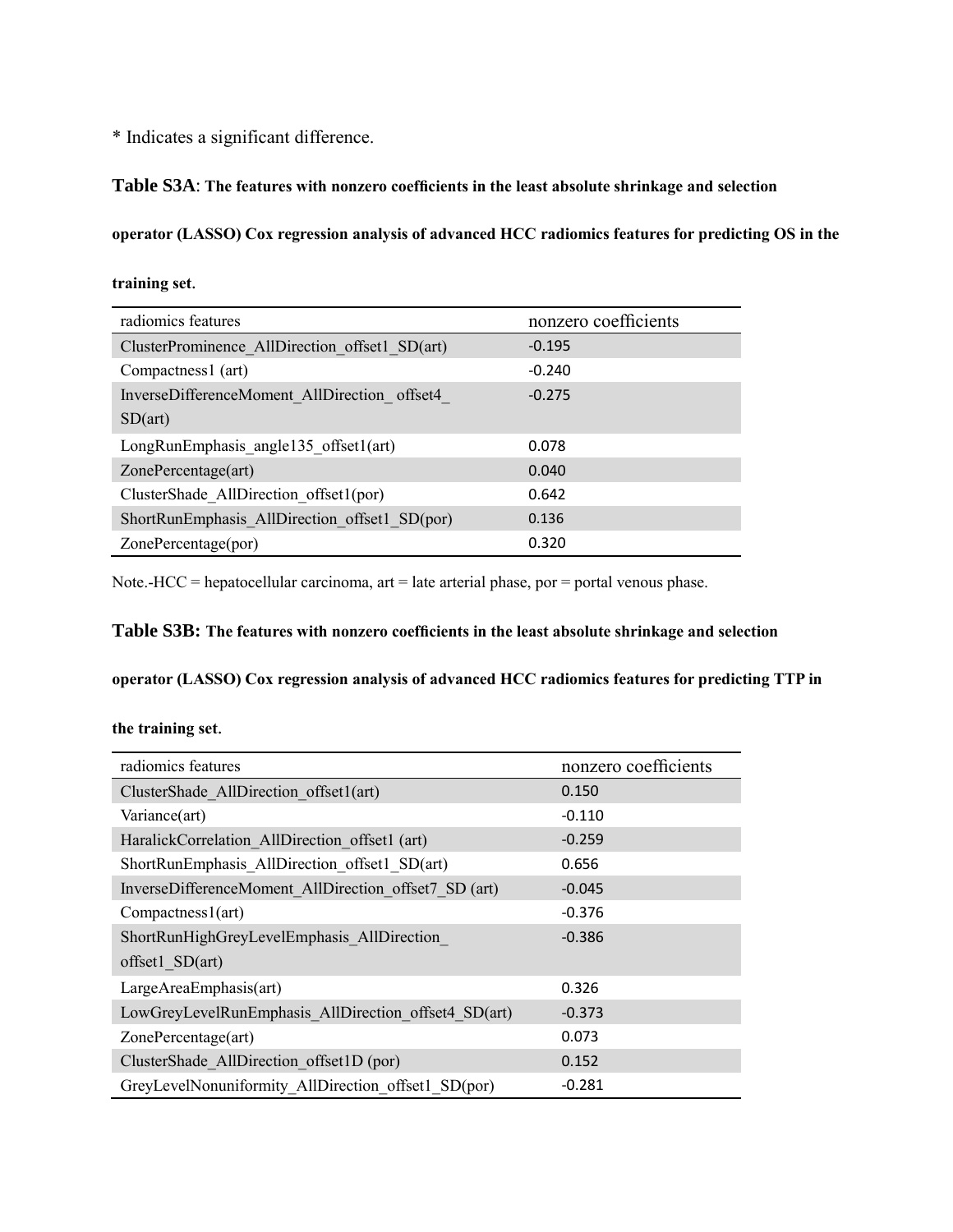Note.-HCC = hepatocellular carcinoma, art = late arterial phase, por = portal venous phase.

#### **Table S4A: Multivariate Cox proportional hazards regression analyses of advanced HCC radiomics**

| radiomics signature                    | Hazard Ratio*       | $P$ -value                |
|----------------------------------------|---------------------|---------------------------|
| InverseDifferenceMoment AllDirection   | $0.58(0.38-0.90)$   | $0.02$ †                  |
| offset $4$ SD (art)                    |                     |                           |
| Comparness1 (art)                      | $0.68(0.46 - 1.02)$ | 0.06                      |
| ClusterProminence AllDirection offset1 | $0.55(0.31-0.95)$   | $0.03\dagger$             |
| SD(art)                                |                     |                           |
| ZonePercentage(por)                    | $1.45(0.98-2.14)$   | 0.06                      |
| ClusterShade AllDirection offset1(por) | $2.62(1.57-4.39)$   | $\leq 0.005$ <sup>+</sup> |

**signature for predicting OS in the training set**

Note.-HCC = hepatocellular carcinoma, art = late arterial phase, por = portal venous phase.

\* Numbers in parentheses are 95% confidence intervals.

† Statistically significant.

### **Table S4B: Multivariate Cox proportional hazards regression analyses of advanced HCC radiomics**

### **signature for predicting TTP in the training set**

| radiomics signature                            | Hazard Ratio*       | $P$ -value             |
|------------------------------------------------|---------------------|------------------------|
| ShortRunEmphasis AllDirection offset1 SD(art)  | $3.30(1.30-8.33)$   | $0.01\dagger$          |
| Compactness1 (art)                             | $0.62(0.44 - 0.87)$ | $0.01\dagger$          |
| ShortRunHighGreyLevelEmphasis AllDirection     | $0.46(0.21 - 1.01)$ | 0.05                   |
| offset $1$ SD (art)                            |                     |                        |
| LargeAreaEmphasis (art)                        | $1.71(1.19-2.48)$   | $< 0.005$ <sup>+</sup> |
| LowGreyLevelRunEmphasis AllDirection           | $0.44(0.24-0.79)$   | $0.01\dagger$          |
| offset $4$ SD (art)                            |                     |                        |
| HaralickCorrelation AllDirection offset1 (art) | $0.68(0.36 - 1.28)$ | 0.24                   |
| GreyLevelNonuniformity AllDirection offset1    | $0.55(0.29-1.05)$   | 0.07                   |
| SD (por)                                       |                     |                        |

Note.-HCC = hepatocellular carcinoma, art = late arterial phase, por = portal venous phase.

\* Numbers in parentheses are 95% confidence intervals.

† Statistically significant.